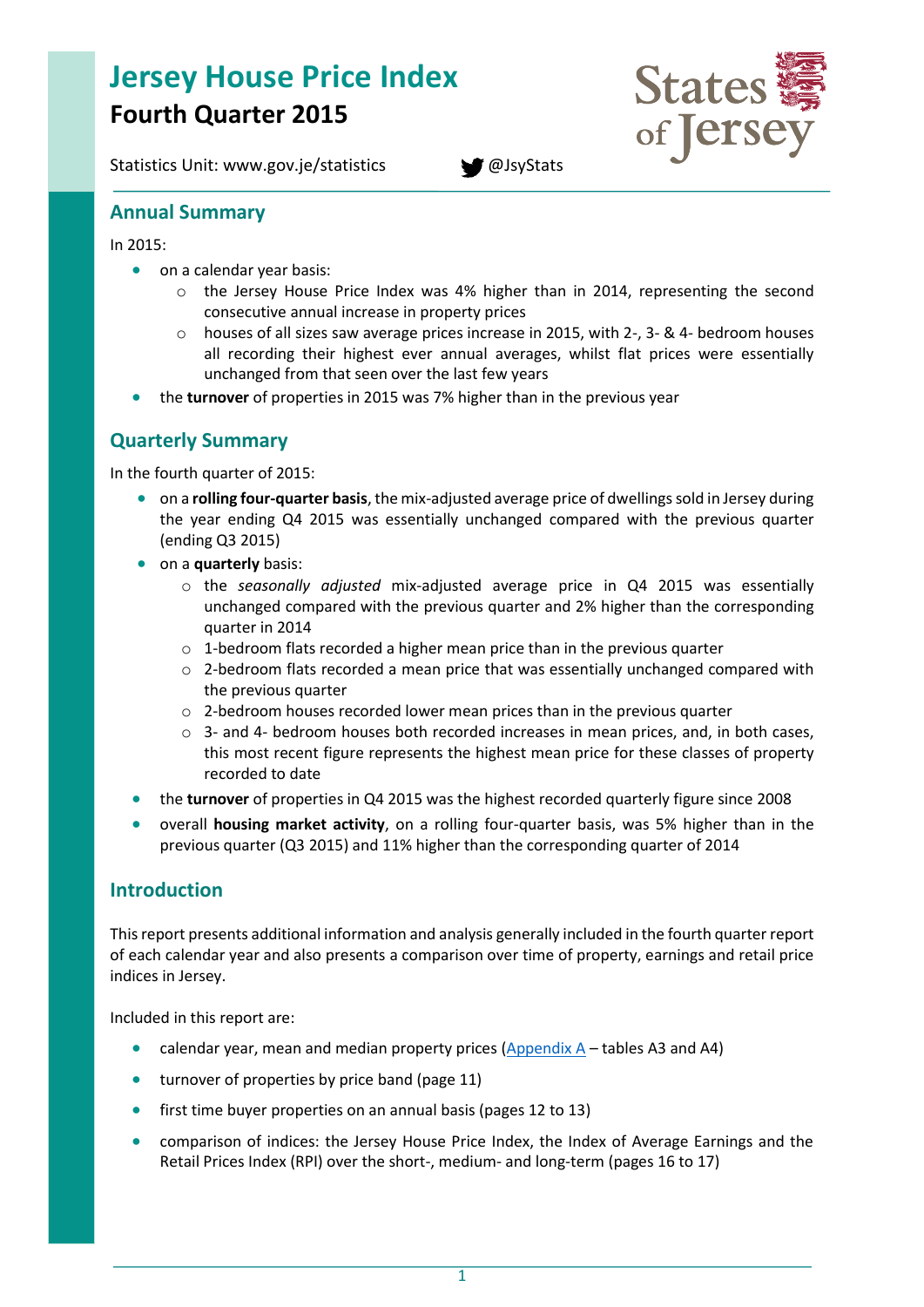# **Overall mix-adjusted Index**

The Jersey House Price Index measures the combined average price of 1- and 2-bedroom flats and 2-, 3- and 4-bedroom houses. The index includes share transfer properties.

Figure 1 shows the Jersey House Price Index from 2002 to 2015 on a non-seasonally adjusted basis and also the rolling four-quarter average (see Note  $6$  and [Appendix A\)](#page-19-0). Figure 2 shows the Jersey House Price Index in the more recent period from 2008 to 2015



Figure 1 – Jersey House Price Index, Q1 2002 to Q4 2015





(*2002 = 100; including share transfer properties and non-seasonally adjusted)*

On a rolling four-quarter basis, the Jersey House Price Index during the year ending Q4 2015 was essentially unchanged, with an increase of less than 1% when compared with the previous quarter (ending Q3 2015).

On a quarterly basis, the *seasonally adjusted* average price in Q4 2015 was essentially unchanged when compared with the previous quarter and 2% higher than the corresponding quarter in 2014 (Q4 2014).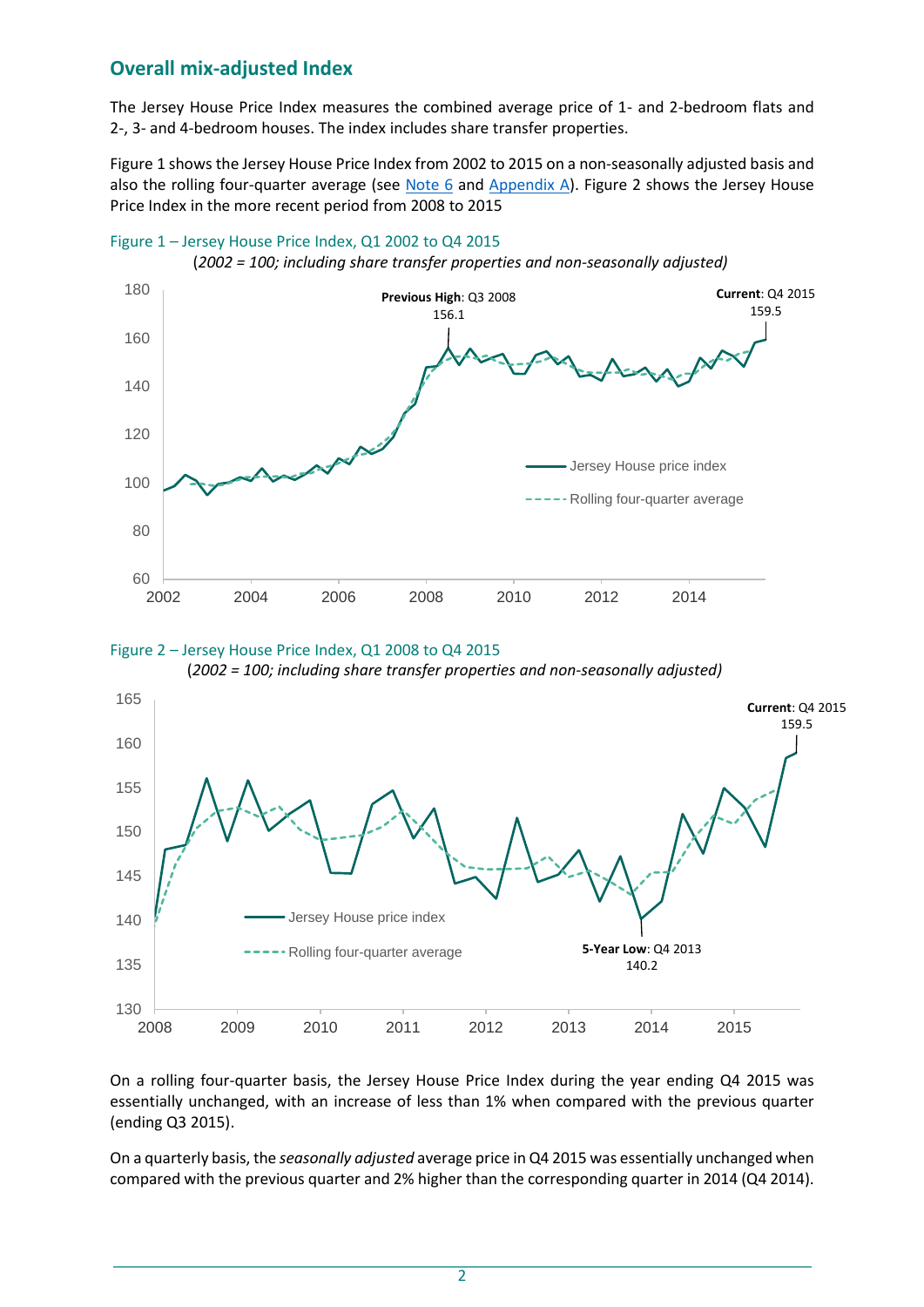Figure 3 shows the overall property price changes in Jersey on a calendar year basis from 1986 to 2015.



Figure 3 – Annual percentage change in the Jersey House Price Index 1986-2015

As is apparent from Figure 3, property prices in Jersey have seen three periods of strong growth during the last three decades, with peaks in the annual rate of increase occuring in 1989, 1998 and 2008; each of these years recorded annual price increases of more than 20%. In the past, such peaks were followed by periods of lower rates of increase or, more recently from 2010 to 2013, by a period of sustained decline in overall average price on an annual basis.

On a calendar year basis, the Jersey House Price Index in 2015 was 4% higher than in 2014. This increase represents the second consecutive annual increase in the overall average property price following four years of decline.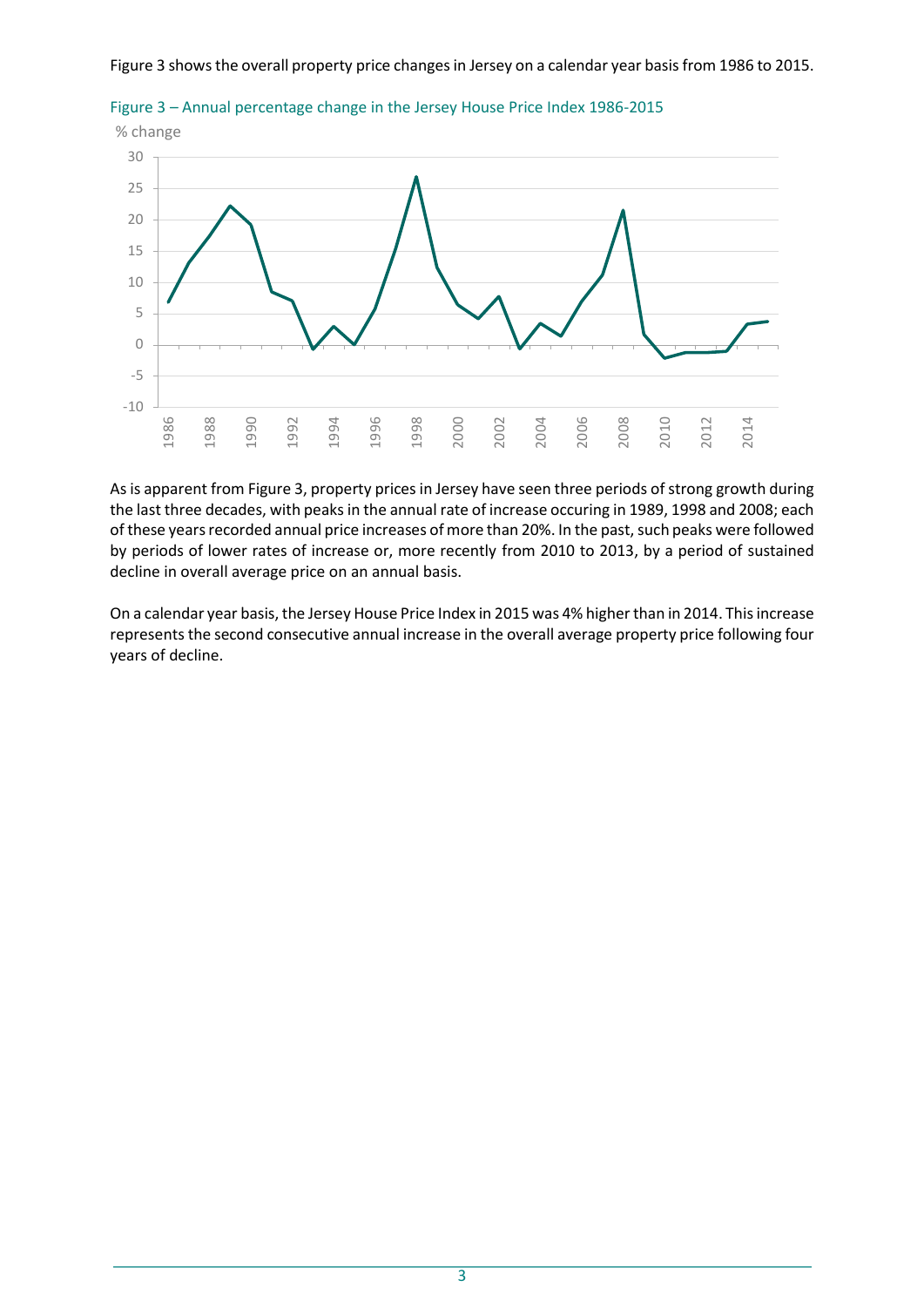# **Individual property types - 1-bedroom flats:**

The mean prices for 1-bedroom flats are shown in Figure 4.





Following the sharp increase in mean prices early in 2008, the remainder of 2008 and 2009 saw the mean price of 1-bedroom flats remain essentially stable at around £230,000. During the subsequent two years (2010 and 2011) a reduction in the mean price of this property type was observed, largely attributable to an increase in the turnover of lower priced share transfer properties. The mean price has since remained around that level, with the three years 2012 to 2014 each having average mean prices of around £210,000.

The mean price of 1-bedroom flats sold in the latest quarter was **£227,000**, which was around £15,000 higher than the previous quarter (Q3 2015) and around £16,000 higher than the annual average of the previous calendar year (2014). Figure 5 shows the distribution of prices for these properties sold in the last two quarters.



#### Figure 5 – Price distributions for 1-bedroom flats, Q3 2015 and Q4 2015

The *median* price of 1-bedroom flats sold in the latest quarter was £235,000 (£8,000 higher than the mean price) and the largest volume (approximately 25% of total transactions) were sold in the £210,001 - £240,000 price bracket.

#### Table 1 – Mean prices for 1-bedroom flats

| 1-Bed Flats   | 2012                                                            |                                              |  | 2013 |  |  |  | 2014 |  |  |  | 2015 |  |  |  |    |
|---------------|-----------------------------------------------------------------|----------------------------------------------|--|------|--|--|--|------|--|--|--|------|--|--|--|----|
|               |                                                                 | Q1 Q2 Q3 Q4 Q1 Q2 Q3 Q4 Q1 Q2 Q3 Q4 Q1 Q2 Q3 |  |      |  |  |  |      |  |  |  |      |  |  |  | O4 |
| Price (£.000) | 196 209 212 213 224 211 213 197 199 219 205 217 201 216 212 227 |                                              |  |      |  |  |  |      |  |  |  |      |  |  |  |    |

The Q4 2015 mean price has a 95% confidence interval of  $\pm$  £13,000

On a calendar year basis, the mean price for a one-bedroom flat in 2015 was £214,000, which was essentially unchanged from 2014.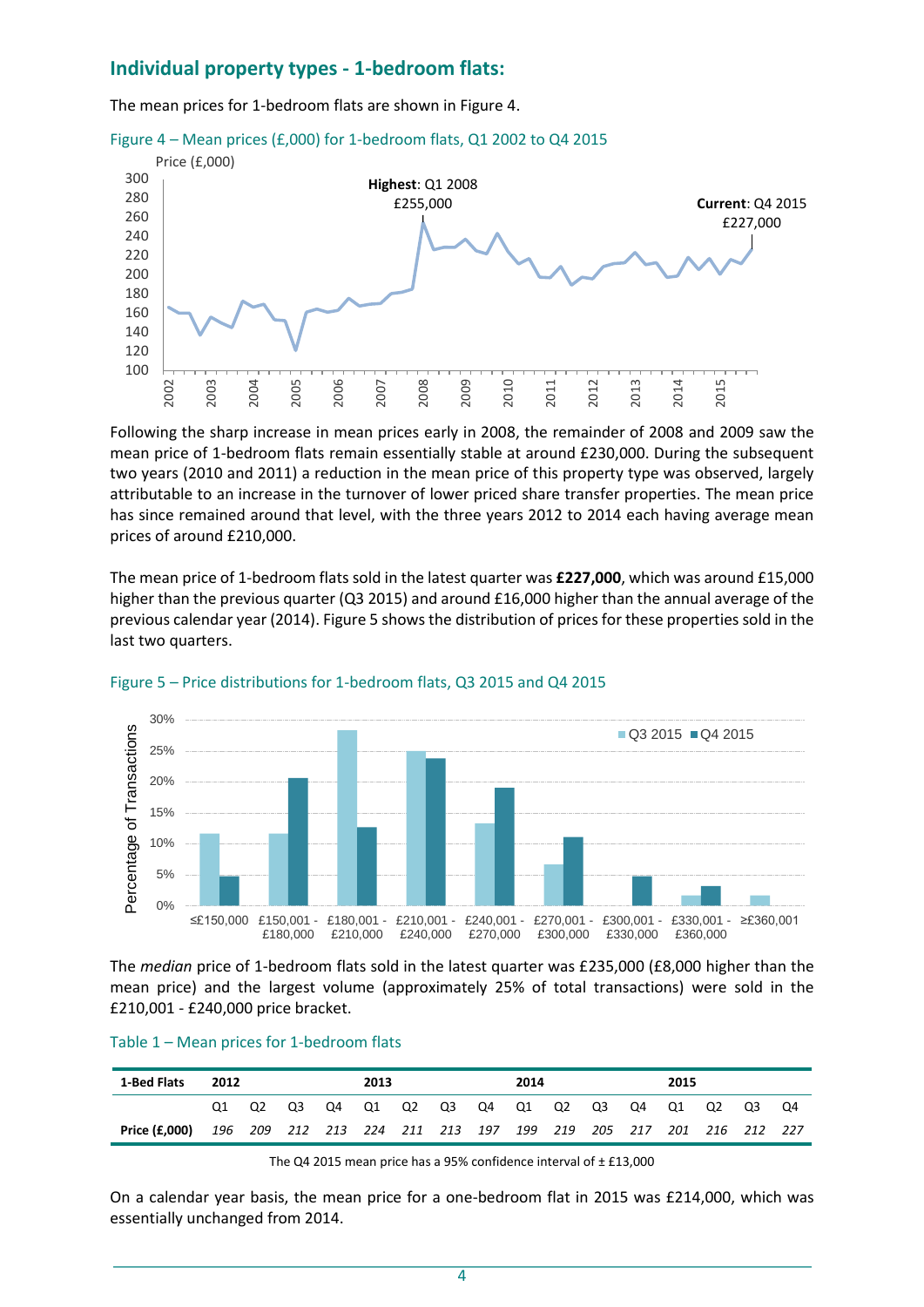### **Individual property types - 2-bedroom flats:**

The mean prices for 2-bedroom flats are shown in Figure 6.





Following a period of stability throughout 2008 and 2009, when the mean price of 2-bedroom flats was around £320,000, the subsequent two years saw increases, taking the annual mean price of this property type to around £340,000 in 2012. Since the first quarter of 2013 the mean price of 2-bedroom flats generally remained at around this level, except for a downward fluctuation observed in Q4 2013.

The mean price of 2-bedroom flats sold in the latest quarter was **£343,000**, which was around £4,000 lower than the previous quarter (Q3 2015) and essentially unchanged when compared with the annual average of the previous calendar year (2014). Figure 7 shows the distribution of prices for these properties sold in the last two quarters.



#### Figure 7 – Price distributions for 2-bedroom flats, Q3 2015 and Q4 2015

The *median* price of 2-bedroom flats sold in the latest quarter was £320,000 (£23,000 lower than the mean price) and the largest volume (approximately 30% of total transactions) were sold in the £280,001 - £320,000 price bracket.

| 2-Bed Flats   | 2012 |    |    |    | 2013 |    |    |    | 2014  |    | 2015        |                                                                 |    |
|---------------|------|----|----|----|------|----|----|----|-------|----|-------------|-----------------------------------------------------------------|----|
|               |      | Q2 | O3 | Q4 | Q1   | Q2 | Q3 | Q4 | Q1 Q2 | Q3 | Q4 Q1 Q2 Q3 |                                                                 | O4 |
| Price (£,000) |      |    |    |    |      |    |    |    |       |    |             | 331 391 331 322 340 340 340 304 340 354 327 341 335 301 347 343 |    |

#### Table 2 – Mean prices for 2-bedroom flats

The Q4 2015 mean price has a 95% confidence interval of  $\pm$  £21,000

On a calendar year basis, the mean price for a two-bedroom flat in 2015 was £332,000, which was essentially unchanged from 2014.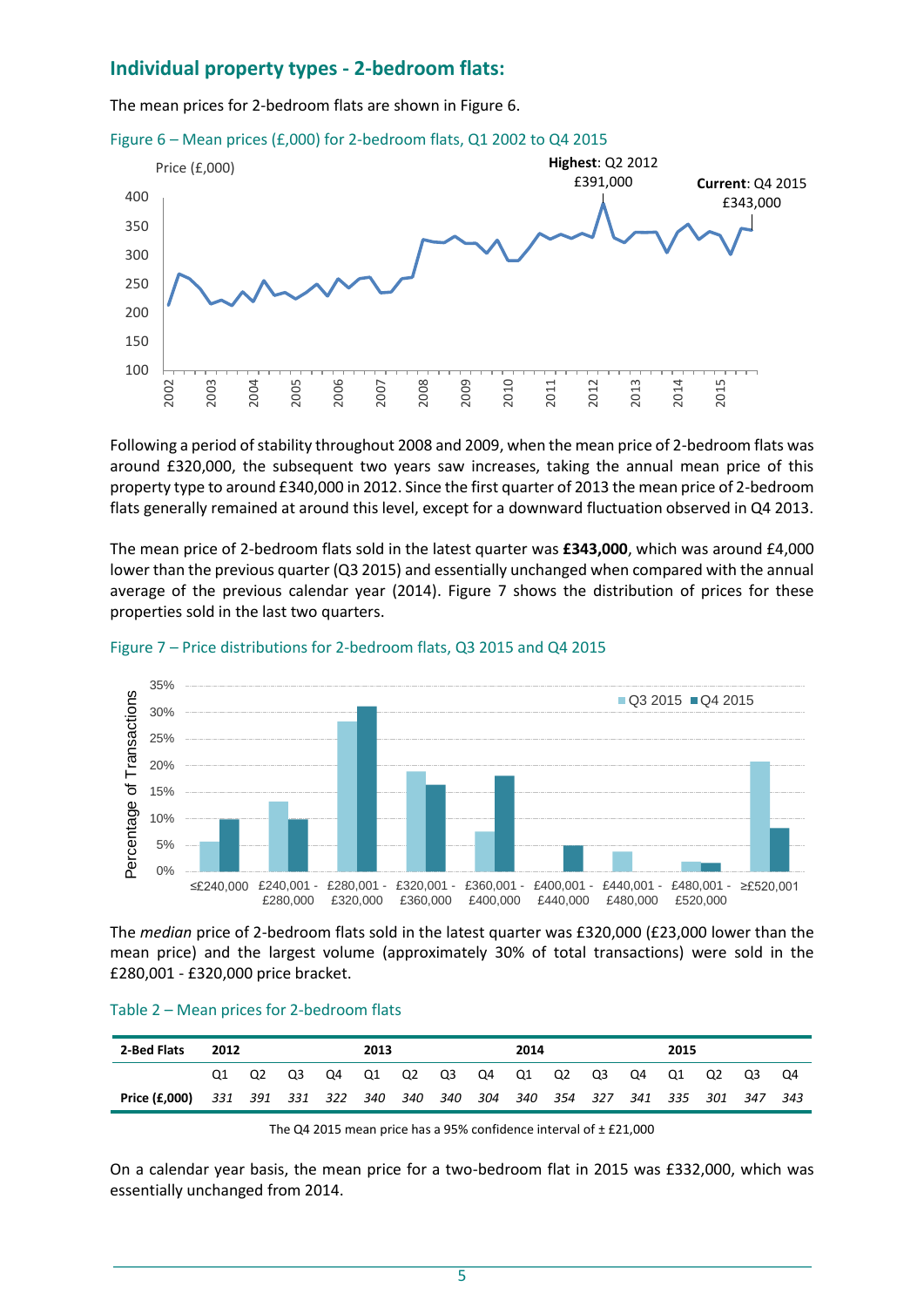### **Individual property types - 2-bedroom houses:**

The mean prices for 2-bedroom houses are shown in Figure 8.





The mean price of 2-bedroom houses sold from 2008 to 2010 was between £400,000 and £410,000. The mean price of this property type subsequently decreased, with the annual average price recorded in each year from 2011 to 2013 ranging from approximately £375,000 to £390,000.

In the latter half of 2014 the mean price of 2-bedroom houses rose above £400,000 for the first time since early-2011 and remained above this level for 5 consecutive quarters.

The mean price of 2-bedroom houses sold in the latest quarter, at **£394,000**, was £49,000 lower than the previous quarter (Q3 2015) and £11,000 lower than the annual average of the previous calendar year (2014). Figure 9 shows the distribution of prices for these properties sold in the last two quarters.



#### Figure 9 – Price distributions for 2-bedroom houses, Q3 2015 and Q4 2015

The *median* price of 2-bedroom houses sold in the latest quarter was £390,000 (£4,000 lower than the mean price) and the largest volume (over 35% of total transactions) were sold in the £340,001 - £400,000 price bracket.

#### Table 3 – Mean prices for 2-bedroom houses

| 2-Bed Houses  | 2012 |                |         |     | 2013 |  | 2014                            |  | 2015 |     |     |     |
|---------------|------|----------------|---------|-----|------|--|---------------------------------|--|------|-----|-----|-----|
|               |      | Q <sub>2</sub> | O3      | Q4  | Q1   |  | . Q2 Q3 Q4 Q1 Q2 Q3 Q4          |  | Q1   | Q2  | Q3  | Q4  |
| Price (£,000) | 384  |                | 396 378 | 400 |      |  | 407 367 385 358 377 382 412 436 |  | 438  | 418 | 443 | 394 |

The Q4 2015 mean price has a 95% confidence interval of ± £25,000

On a calendar year basis, the mean price for a two-bedroom house in 2015 was £422,000, an increase of £17,000 compared with 2014 and the highest recorded annual average to date.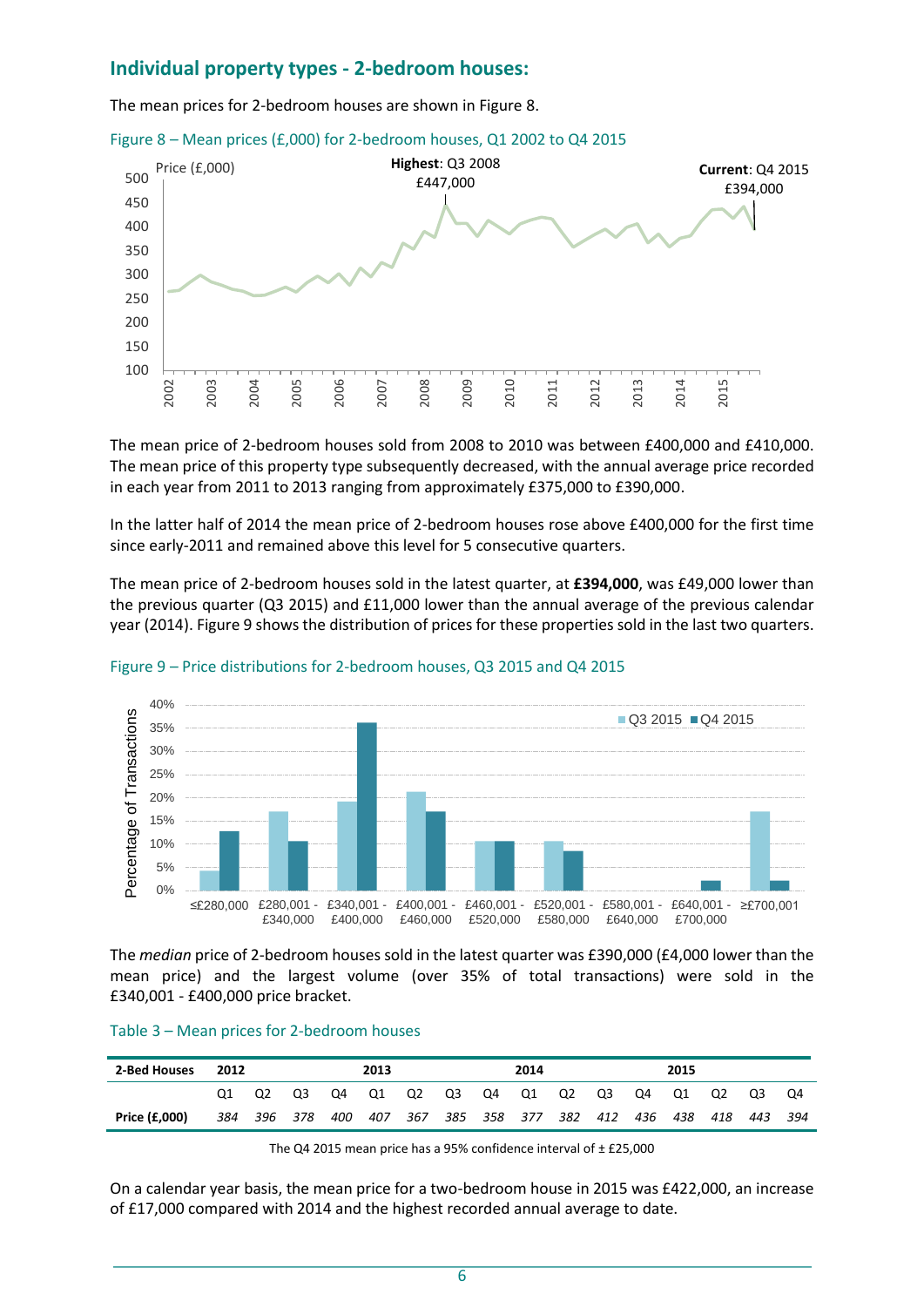### **Individual property types - 3-bedroom houses:**

The mean prices for 3-bedroom houses are shown in Figure 10.





After a period of strong growth from 2006 to early 2008, the mean price of 3-bedroom houses remained relatively stable throughout the subsequent four-year period from 2008 to 2011, at between £510,000 and £520,000. At the end of 2011 the mean price of this property type fell below £500,000 for the first time since 2007 and remained below this level for almost three years. In Q2 2014 it once again rose above the £500,000 mark and has subsequently remained above this level for five consecutive quarters.

The mean price of 3-bedroom houses which sold in the latest quarter was **£545,000** which was £15,000 higher than the previous quarter (Q3 2015) and £43,000 higher than the 2014 average. This most recent figure represents the highest mean price for this class of property so far recorded.

Figure 11 shows the distribution of prices for these properties sold in the last two quarters.



#### Figure 11 – Price distributions for 3-bedroom houses, Q3 2015 and Q4 2015

The *median* price of 3-bedroom houses sold in the latest quarter was £500,000 (£45,000 lower than the mean price) and the largest volume (approximately 25% of total transactions) were sold in the £460,001 - £520,000 price bracket.

#### Table 4 – Mean prices for 3-bedroom houses

| 3-Bed Houses  | 2012 |     | 2013 |    |    | 2014 |                         |     |  |  | 2015            |  |       |     |      |
|---------------|------|-----|------|----|----|------|-------------------------|-----|--|--|-----------------|--|-------|-----|------|
|               |      |     | O3   | Q4 | Q1 |      | Q2 Q3 Q4 Q1 Q2 Q3 Q4 Q1 |     |  |  |                 |  | Q2 Q3 |     | Q4   |
| Price (£,000) | 485  | 487 | 494  |    |    |      | 483 477 473 488 490     | 458 |  |  | 508 512 526 524 |  | 503   | 530 | -545 |

The Q4 2015 mean price has a 95% confidence interval of  $\pm$  £26,000

On a calendar year basis, the mean price for a three-bedroom house in 2015 was £527,000, an increase of £25,000 compared with 2014 and the highest recorded annual average to date.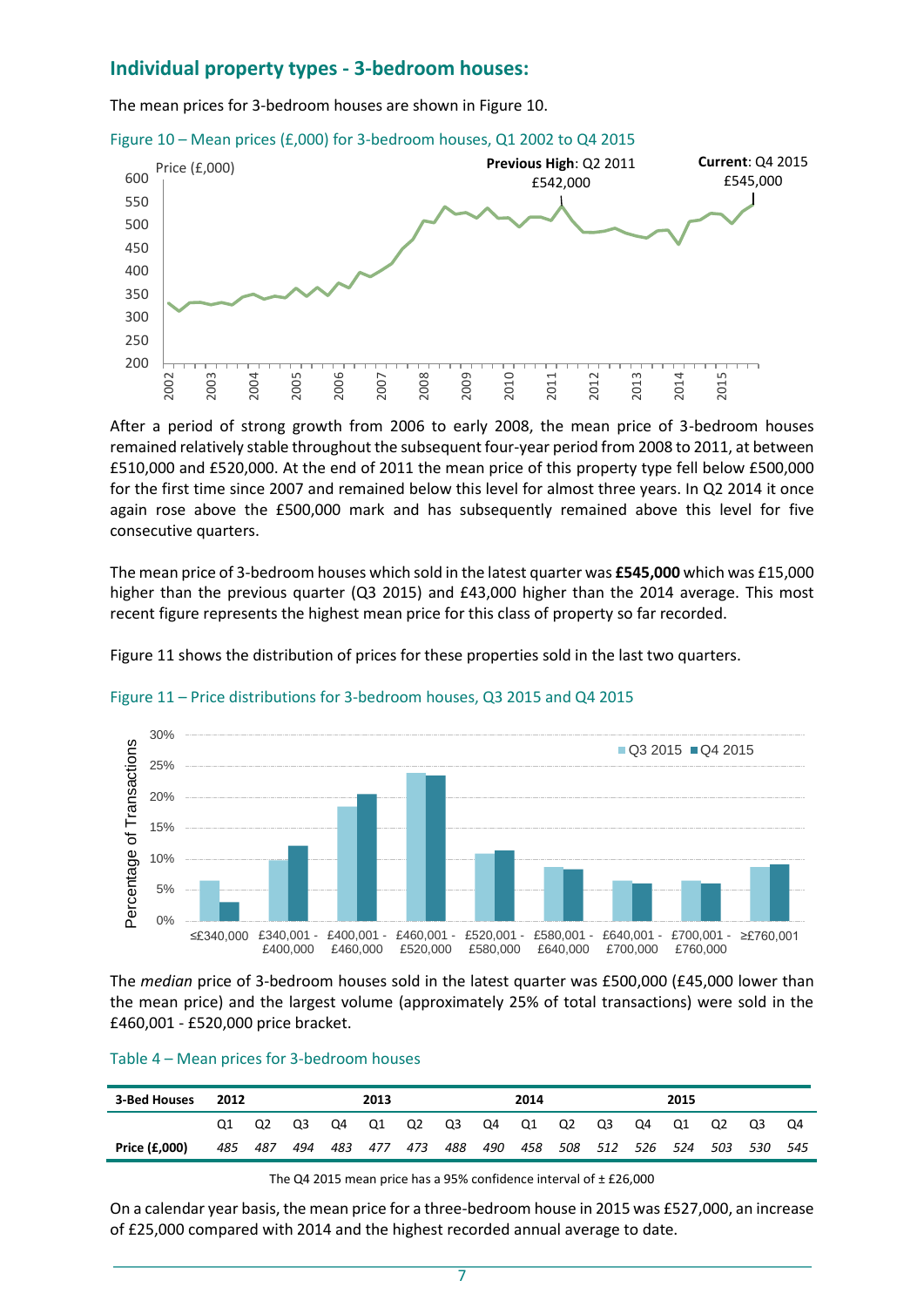### **Individual property types - 4-bedroom houses:**

The mean prices for 4-bedroom houses are shown in Figure 12.





Although this category of property has seen some volatility in price on a quarterly basis since 2008, for the most part the mean price of this property type has fluctuated around £700,000.

The mean price of 4-bedroom houses which sold in the latest quarter was **£781,000**, an increase of £12,000 compared to the previous quarter and £87,000 higher than the annual average for 2014. This most recent figure represents the highest mean price for this class of property so far recorded.

Figure 13 shows the distribution of prices for these properties sold in the last two quarters.



Figure 13 – Price distributions for 4-bedroom houses, Q3 2015 and Q4 2015

The *median* price of 4-bedroom houses sold in the latest quarter was £750,000 (£31,000 lower than the mean price) and the largest volume (approximately 25% of total transactions) were sold in the £650,001 - £750,000 price bracket.

| 4-Bed Houses  | 2012 |    |    | 2013 |                             | 2014 |         |         |    | 2015 |     |         |    |
|---------------|------|----|----|------|-----------------------------|------|---------|---------|----|------|-----|---------|----|
|               |      | O2 | O3 |      | Q4 Q1 Q2 Q3 Q4 Q1 Q2 Q3     |      |         |         | Q4 | Q1   | Q2  | Q3      | Q4 |
| Price (£,000) | 647  |    |    |      | 702 645 682 702 645 697 654 |      | 691 718 | 654 712 |    | 707  | 708 | 769 771 |    |

#### Table 5 – Mean prices for 4-bedroom houses

The Q4 2015 mean price has a 95% confidence interval of ± £46,000

On a calendar year basis, the mean price for a four-bedroom house in 2015 was £744,000, an increase of £50,000 compared with 2014 and the highest recorded annual average to date.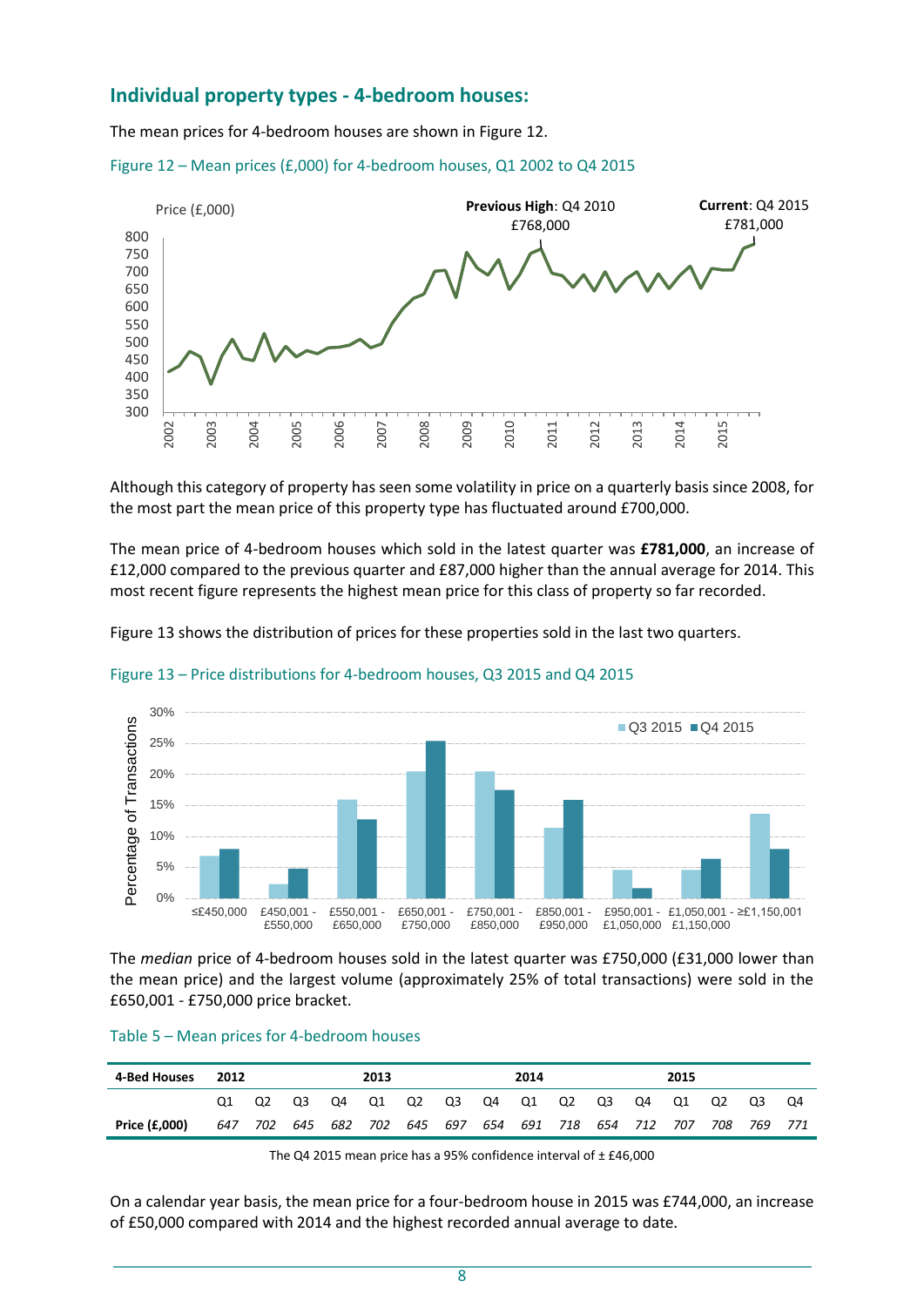# **Individual property types - Combined**

Each of the mean prices for the period of 2002 to 2015, for the individual categories of dwelling are shown in Figure 14.





When comparing the different property types it can be seen that:

- the differences in mean prices between 1-bedroom flats and 2-bed flats decreased slightly in Q4 2015 when compared to the previous quarter
- the differences in mean prices between 2-bedroom flats and 2- bedroom houses decreased in Q4 2015 when compared to the previous quarter
- the difference in the mean price of smaller properties (1-, 2-bed flats and 2-bedroom houses) and 3-bedroom houses increased in Q4 2015 when compared to the previous quarter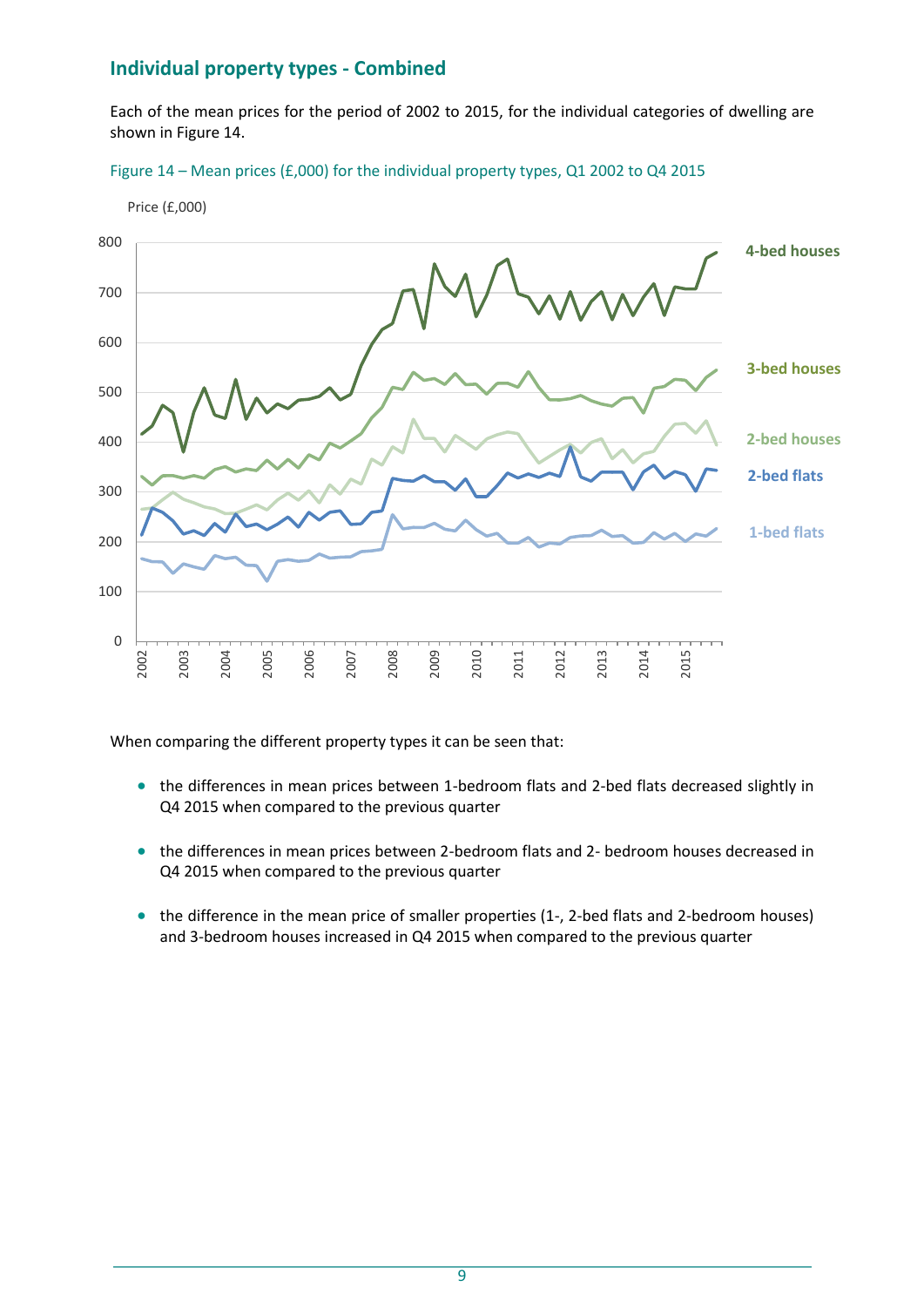# **First Time Buyer properties**

There are a number of sites in Jersey which have had dwellings built exclusively for First Time Buyers (FTBs). Due to the relatively small number of such transactions taking place in a given quarter, FTB properties are presented in Table 8 and Figure 17 on an annual basis and at a combined flat and a combined house level.

|               |      | <b>Mean price</b> | <b>Transactions</b> |                                                              |
|---------------|------|-------------------|---------------------|--------------------------------------------------------------|
| <b>Flats</b>  | 2005 | 201               | 8                   | Various & re-sale                                            |
|               | 2006 | 205               | 13                  | Woodville & Albert Place re-sale                             |
|               | 2007 | 195               | 22                  | Clos des Charmes / Various & re sale                         |
|               | 2008 | 306               | 12                  | Woodville & Albert Place re-sale                             |
|               | 2009 | 257               | 5                   | Woodville re-sale                                            |
|               | 2010 | 280               | 6                   | Woodville & Albert Place re-sale                             |
|               | 2011 | 272               | 13                  | Woodville & Albert Place re-sale                             |
|               | 2012 | 273               | 9                   | Woodville & Albert Place re-sale                             |
|               | 2013 | 245               | 3                   | Woodville re-sale                                            |
|               | 2014 | 284               | 6                   | Woodville & Albert Place re-sale                             |
|               | 2015 | 263               | 8                   | Woodville & Albert Place re-sale                             |
| <b>Houses</b> | 2005 | 270               | 129                 | Various & re-sale                                            |
|               | 2006 | 283               | 60                  | Various & re sale <sup>6</sup>                               |
|               | 2007 | 312               | 12                  | Clos des Charmes / Various & re sale <sup>6</sup>            |
|               | 2008 | 392               | 48                  | Les Cloches / La Providence / Various & re sale <sup>6</sup> |
|               | 2009 | 426               | 76                  | La Providence                                                |
|               | 2010 | 431               | 18                  | La Providence                                                |
|               | 2011 | 420               | 22                  | La Providence                                                |
|               | 2012 | 429               | 29                  | Jardin de Haut & Uplands Drive                               |
|               | 2013 | 420               | 31                  | Le Champ Pres De L'Eglise / Various re-sale                  |
|               | 2014 | 411               | 14                  | Various & re-sale                                            |
|               | 2015 | 441               | 25                  | Various & re-sale                                            |

#### Table 6: First Time Buyers' properties, 2005-2015

The fluctuations in the annual mean price of FTB properties seen for both types of property may be ascribed to two factors, respectively statistical and systematic in nature: firstly, there is a relatively small number of transactions of such properties taking place each year; secondly, specific FTB sites vary somewhat in designated price and since the majority of each site is made available to purchase at a similar time, the annual figures reflect which site has come onto the market in a given year.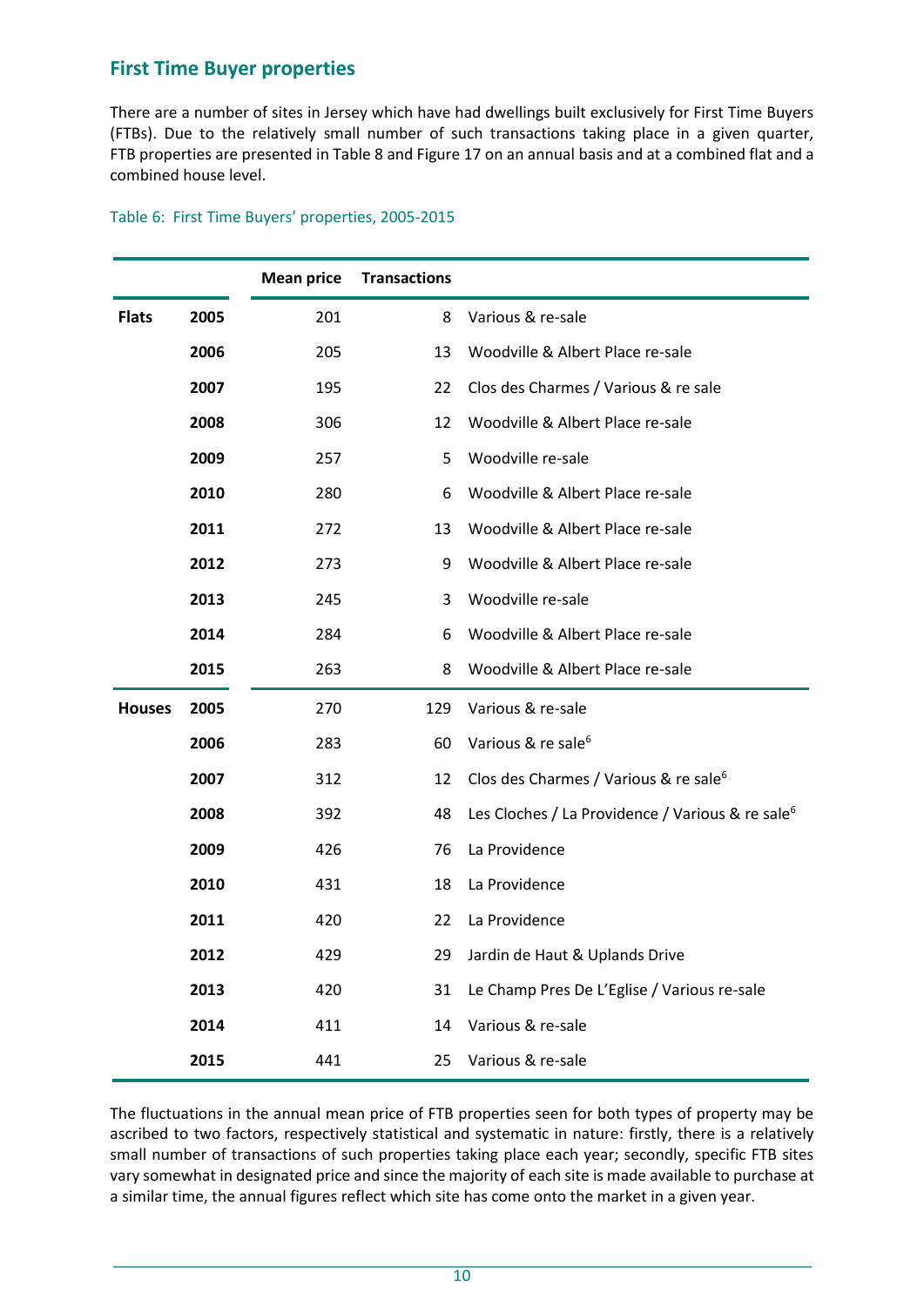Nevertheless, the general behaviour of the prices of such properties is apparent from Figure 17 which shows the mean prices of designated FTB properties on a calendar year basis from 2002 to 2015.





Between 2004 and 2007 the mean price of FTB flats was around £200,000. The price of such properties which sold in 2008 was 50% higher than this level, taking the mean price to over £300,000. Between 2009 and 2015 the mean price of FTB flats has been relatively more stable, at around £250,000 to £280,000.

The mean price of FTB houses saw ongoing price increases on an annual basis between 2005 and 2009, such that the mean price increased from around £270,000 to almost £430,000 over this period. From 2009 to 2014 the mean price of FTB houses remained relatively more stable at between £410,000 and £430,000. The mean price of properties sold in 2015 (£441,000) was slightly higher than that seen in each of the previous six years.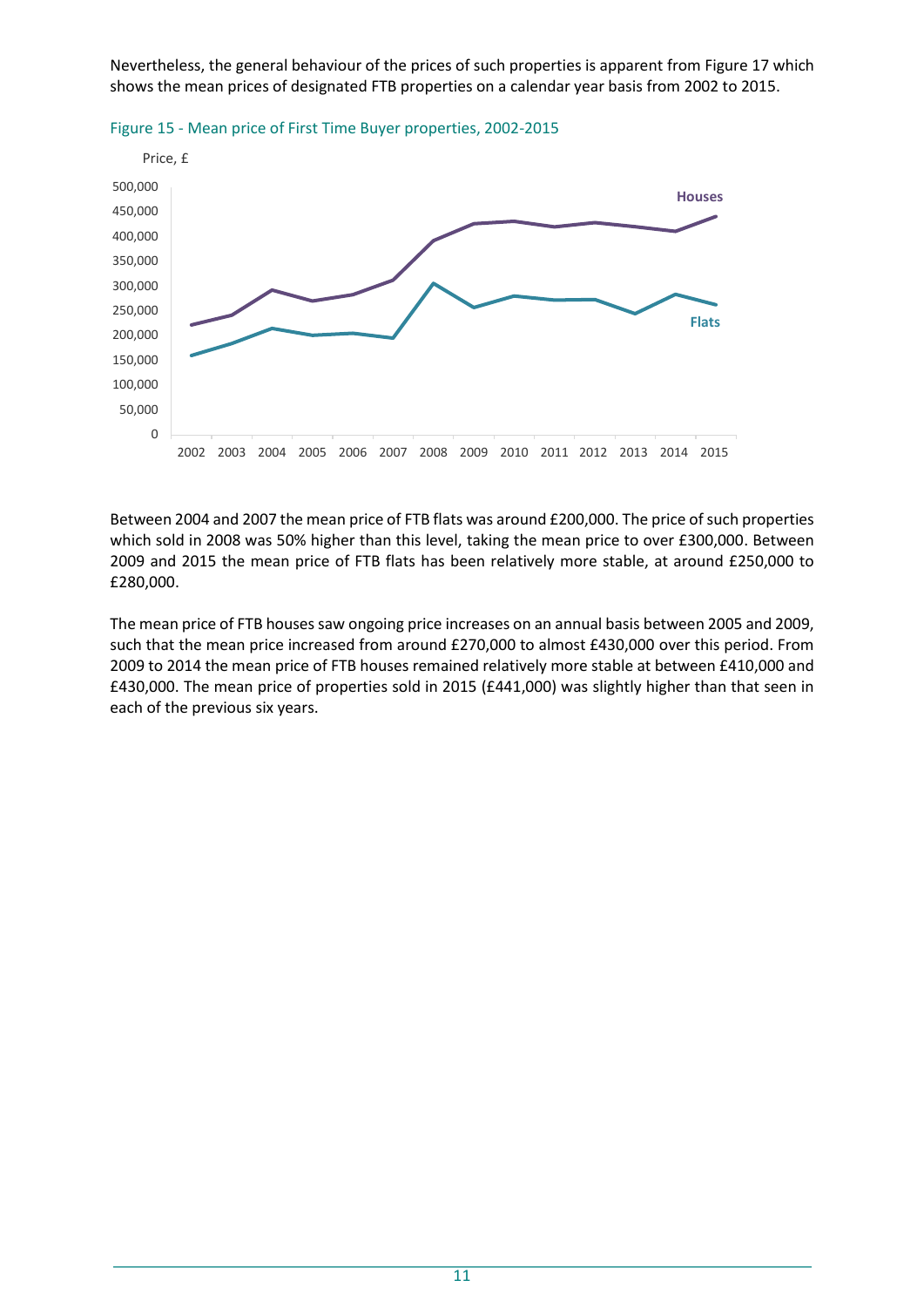# **Turnover**

A total of 377 eligible properties (see [Note 2\)](#page-17-0) were reported as being sold in Jersey in the latest quarter, Q4 2015. A degree of caution is required in making comparisons between quarters due to the variation in the frequency of sittings of the Royal Court and also due to seasonal variations. Nevertheless, the number of properties sold in Q4 2015 was:

- higher than both the previous quarter and the corresponding quarter of 2014
- the highest recorded quarterly figure since 2008

On a calendar year basis the turnover of properties in 2015 was 7% higher than in the previous year





|      |                   |       | <b>Flats</b> |       | <b>Houses</b> |       |              | <b>Bulletins</b> |
|------|-------------------|-------|--------------|-------|---------------|-------|--------------|------------------|
|      |                   | 1-bed | 2-bed        | 2-bed | 3-bed         | 4-bed | <b>Total</b> | published        |
| 2013 | Q1                | 34    | 34           | 20    | 51            | 32    | 171          | 6                |
|      | Q <sub>2</sub>    | 58    | 54           | 30    | 63            | 40    | 245          | 6                |
|      | Q <sub>3</sub>    | 68    | 39           | 38    | 120           | 50    | 315          | $\overline{7}$   |
|      | Q4                | 48    | 39           | 48    | 107           | 46    | 288          | 6                |
|      | <b>Total 2013</b> | 208   | 166          | 136   | 341           | 168   | 1,019        | 25               |
| 2014 | Q1                | 39    | 56           | 33    | 102           | 33    | 263          | 6                |
|      | Q <sub>2</sub>    | 49    | 73           | 32    | 96            | 48    | 298          | 6                |
|      | Q <sub>3</sub>    | 57    | 64           | 29    | 98            | 41    | 289          | 6                |
|      | Q4                | 58    | 61           | 48    | 118           | 36    | 321          | $\overline{7}$   |
|      | <b>Total 2014</b> | 203   | 254          | 142   | 414           | 158   | 1171         | 25               |
| 2015 | Q <sub>1</sub>    | 64    | 44           | 34    | 84            | 38    | 264          | 6                |
|      | Q <sub>2</sub>    | 74    | 49           | 45    | 101           | 59    | 328          | 6                |
|      | Q <sub>3</sub>    | 60    | 53           | 47    | 92            | 44    | 296          | 6                |
|      | Q4                | 63    | 61           | 47    | 132           | 63    | 377          | $\overline{7}$   |
|      | <b>Total 2015</b> | 261   | 207          | 173   | 409           | 204   | 1254         | 25               |

In Q4 2015 share transfer transactions (see [Note 3\)](#page-17-1) accounted for over half (53%) of all eligible flat sales, a lower proportion to that recorded in calendar year 2014.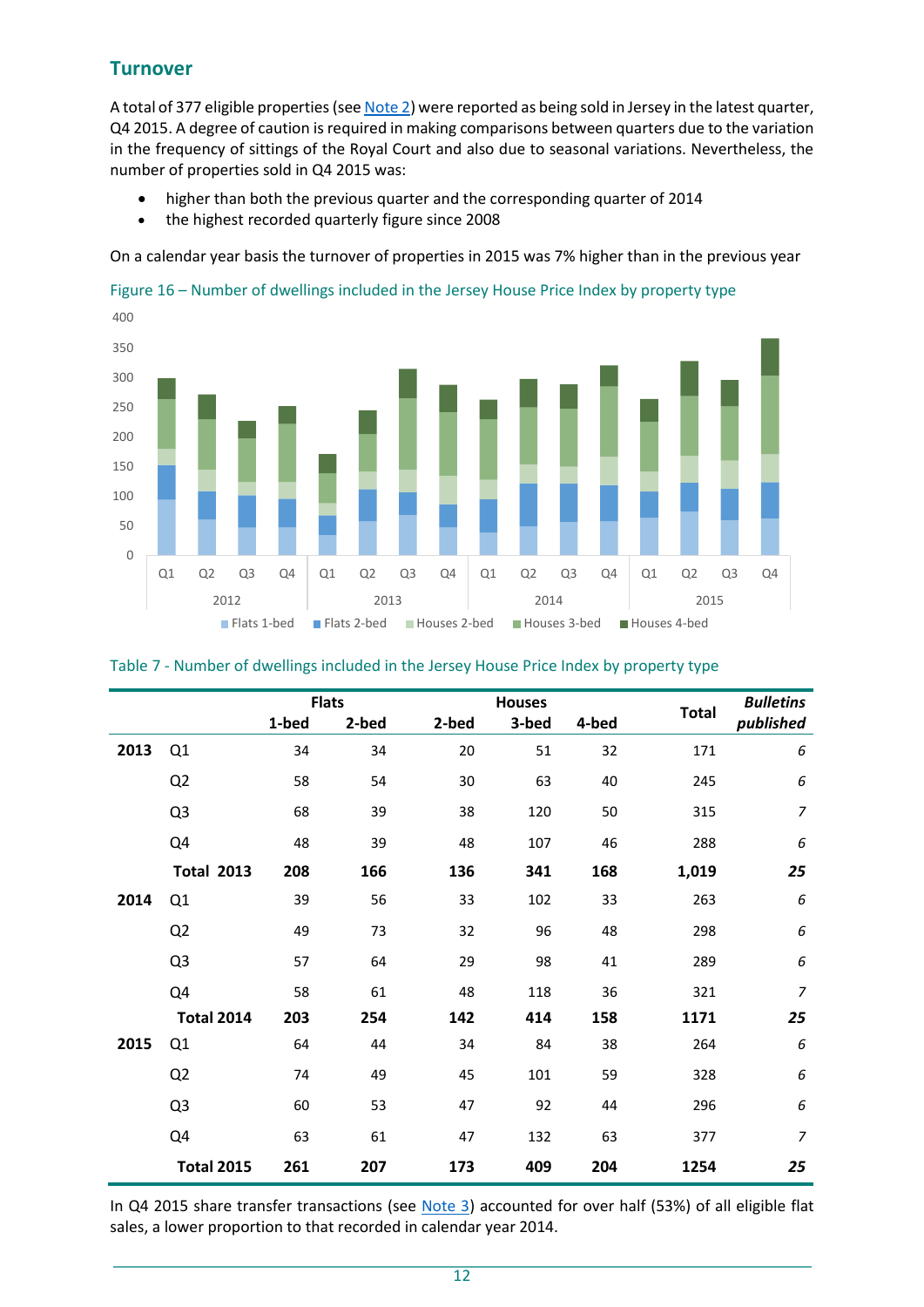# **Price distributions**

The following table details all recorded residential property transactions over the last two years broken down into price bands. Whilst not included in the main house price index figures, the figures in this table also includes bedsits, 3 or more bedroom flats, 1 and 5 or more bedroom houses in order to provide a more complete picture of the Jersey property market.

|  |  | Table 8: Property sales by price band, 2014 and 2015 |
|--|--|------------------------------------------------------|
|--|--|------------------------------------------------------|

| <b>Price Band</b>       | 2014 | 2015 |
|-------------------------|------|------|
| Less than £200,001      | 102  | 101  |
| £200,001 - £300,000     | 226  | 256  |
| £300,001 - £400,000     | 239  | 232  |
| £400,001 - £500,000     | 225  | 237  |
| £500,001 - £600,000     | 165  | 140  |
| £600,001 - £700,000     | 90   | 90   |
| £700,001 - £800,000     | 55   | 80   |
| £800,001 - £900,000     | 18   | 52   |
| £900,001 - £1,000,000   | 25   | 26   |
| £1,000,000 - £1,500,000 | 37   | 45   |
| £1,500,000 - £2,000,000 | 24   | 24   |
| Greater than £2,000,000 | 19   | 17   |

Figure 17: Property sales by price band, 2014 and 2015

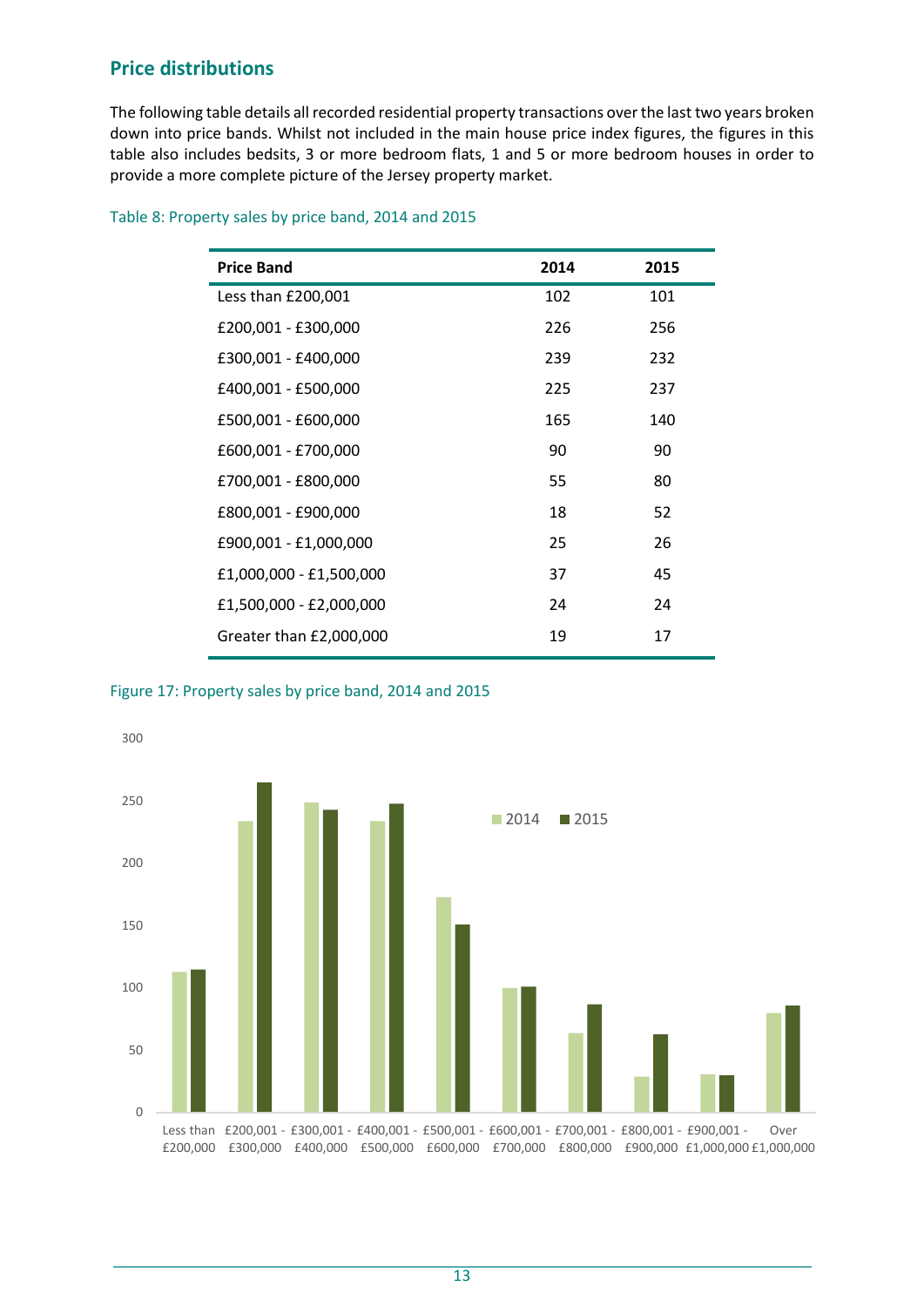# **Housing Market Activity**

The Jersey Housing Market Activity Index measures the total market activity of 1- and 2-bedroom flats and 2-, 3- and 4-bedroom houses in Jersey. The index includes share transfer properties.

Figure 18 shows the Jersey Housing Market Activity Index from 2002 to 2015 as a rolling four-quarter average (see [Note 8](#page-18-1) and Appendix B):



Figure 18 – Jersey Housing Market Activity Index

(*2002 = 100; including share transfer properties and on a rolling four-quarter basis)*

On a **rolling four-quarter basis**, the total activity of the Jersey housing market during the year ending Q4 2015 was 5% higher than in the previous quarter (ending Q3 2015) and 11% higher than the corresponding quarter in 2014 (ending Q4 2014).

A degree of caution is required in making comparisons between quarters due to seasonal variations, nevertheless, on a **quarterly** basis:

- the total market activity in Q4 2015 was 25% higher than in the previous quarter (Q3 2015)
- the total market activity in Q4 2015 was 17% higher than the corresponding quarter in 2014 (Q4 2014)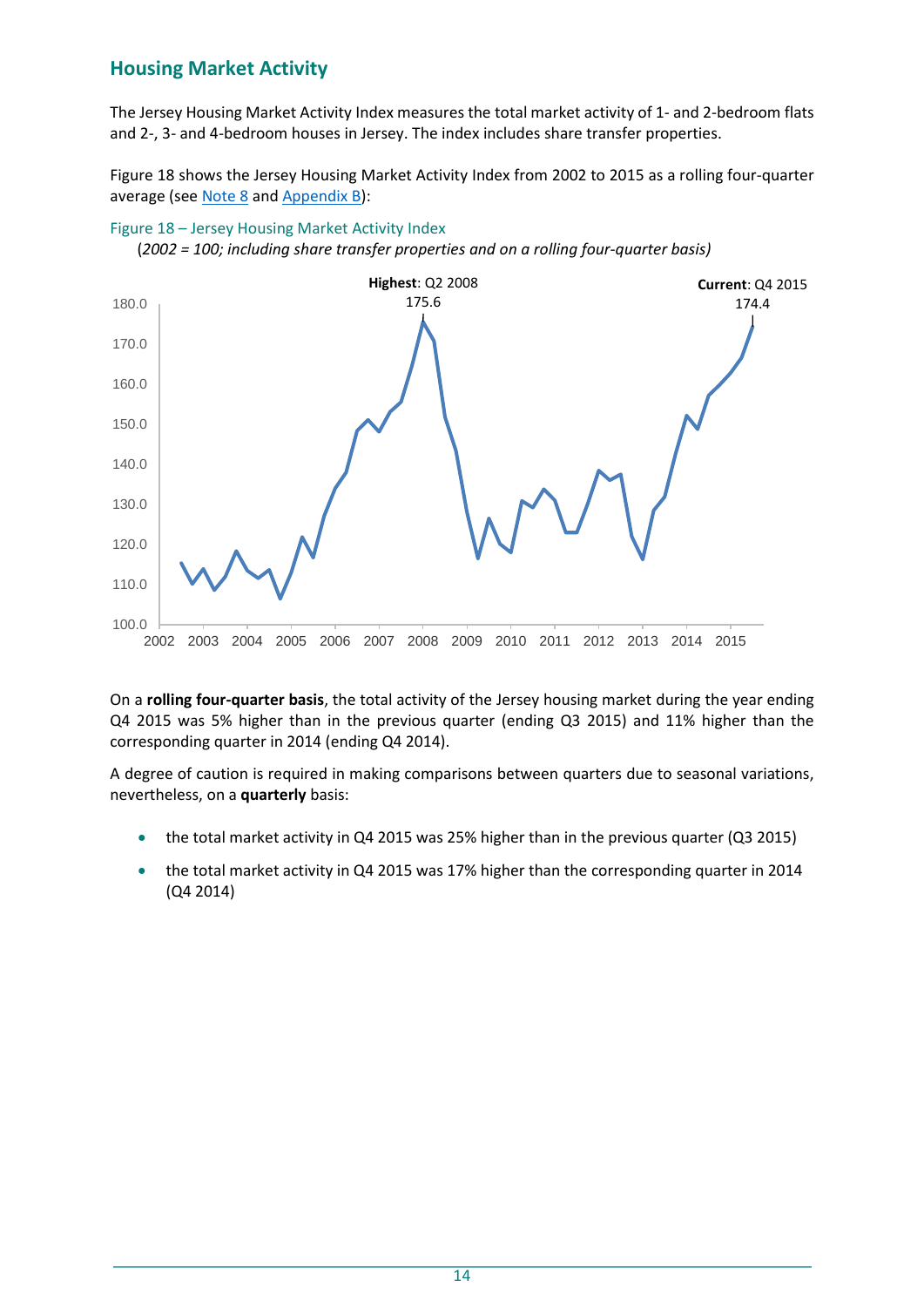# **Comparison with the UK and Guernsey**

The mix-adjusted average prices of dwellings sold in the UK (overall and by region)<sup>1</sup> and in Guernsey<sup>2</sup> in the latest quarter are shown in Table 9.

|  |  |  |  |  |  | Table 9: Mix-adjusted average prices in Jersey, Guernsey and the UK (in £,000's) |
|--|--|--|--|--|--|----------------------------------------------------------------------------------|
|--|--|--|--|--|--|----------------------------------------------------------------------------------|

|                               | Q4 2015 |
|-------------------------------|---------|
| <b>Jersey</b>                 | 456     |
| <b>Guernsey</b>               | 424     |
| UK                            | 287     |
| <b>England</b>                | 301     |
| <b>Wales</b>                  | 174     |
| <b>Scotland</b>               | 195     |
| <b>Northern Ireland</b>       | 151     |
| London                        | 534     |
| South East (excluding London) | 364     |
| East                          | 313     |
| South West                    | 262     |
| <b>West Midlands</b>          | 208     |
| <b>East Midlands</b>          | 198     |
| Yorkshire & Humber            | 184     |
| North West                    | 183     |
| <b>North East</b>             | 157     |

### **United Kingdom**

The mix-adjusted index for the UK in Q4 2015 (October to December 2015) was 7% higher on an annual basis (non-seasonally adjusted) and 2% higher on a quarterly basis (compared with July to September 2015, seasonally adjusted). On a rolling four-quarter basis, the mix-adjusted index for the UK was 2% higher than in the previous quarter.

### **Guernsey**

l

The mix adjusted average purchase price for Local Market properties in the fourth quarter of 2015 was 5.1% lowerthan in the previous quarter and 8.3% lower than in the same quarter of 2014, representing the fourth consecutive quarter in which negative annual growth has been recorded.

Turnover in Guernsey during the fourth quarter of 2015 was essentially unchanged compared with both the previous quarter and the corresponding quarter of 2014.

<sup>1</sup> Figures for the UK are derived from: [ONS, House Price Index October to December 2015.](http://www.ons.gov.uk/ons/rel/hpi/house-price-index/december-2015/index.html) These UK figures are based on mortgaged purchases, and hence do not include purely cash purchases; the Jersey figures include both mortgaged and cash purchases.

<sup>&</sup>lt;sup>2</sup> Guernsey Policy and Research Unit: [Guernsey Quarterly Residential Property Prices Bulletin Quarter 4 2015.](http://www.gov.gg/CHttpHandler.ashx?id=100422&p=0) All figures shown are for Local Market properties only.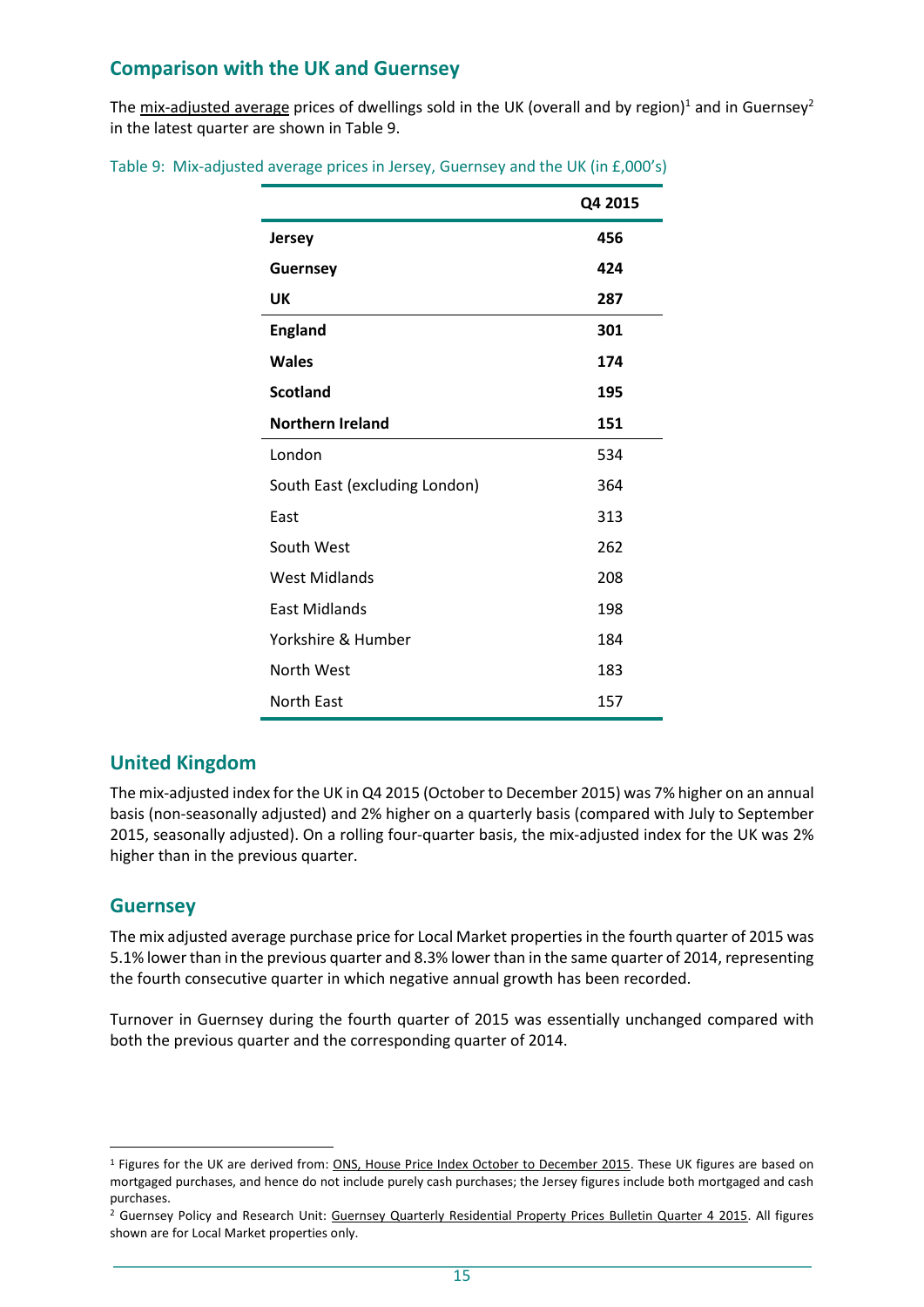# **House prices, Earnings and Retail prices**

In this section we provide a comparison of the Jersey House Price Index with both the Index of Average Earnings and the All Items Retail Prices Index (RPI) over the short-, medium- and long-term.

#### **Long-term change, 1990 to 2015**

Figure 19 shows the long-term growth of property prices, earnings and consumer prices in Jersey from 1990 to 2015, as measured by the Jersey House Price Index, the Index of Average Earnings and the Retail Prices Index (RPI), respectively<sup>3</sup>.





It is apparent from Figure 19 that over the long-term, since 1990, the overall growth in property prices in Jersey has been greater than that of both earnings and retail prices.

Since 1990:

- the Jersey House Price Index has almost quadrupled (increased by 281%), corresponding to property prices in Jersey having increased at an average annual rate of 5.5% per annum
- average earnings have increased by 190% over the same period, corresponding to an average annual rate of increase of 4.3% per annum
- the Jersey RPI has increased by 143% (i.e. prices have more than doubled), corresponding to an average annual rate of increase of 3.6% per annum

### **Medium-term (10-year) change, 2005 to 2015**

Over the last ten years, property prices in Jersey have increased by more than both earnings and consumer prices (See Figure 20).

Since 2005:

l

- the Jersey House Price Index has increased by almost a half (49%), corresponding to property prices in Jersey having increased at an average annual rate of 4.0% per annum
- average earnings have increased by slightly less than a third (30%) over the same period, corresponding to an average annual rate of increase of 2.7% per annum
- the Jersey RPI has increased by a slightly less than a third (30%), corresponding to an average annual rate of increase of 2.7% per annum

 $3$  Index values plotted in Figures 19-21 are annual averages.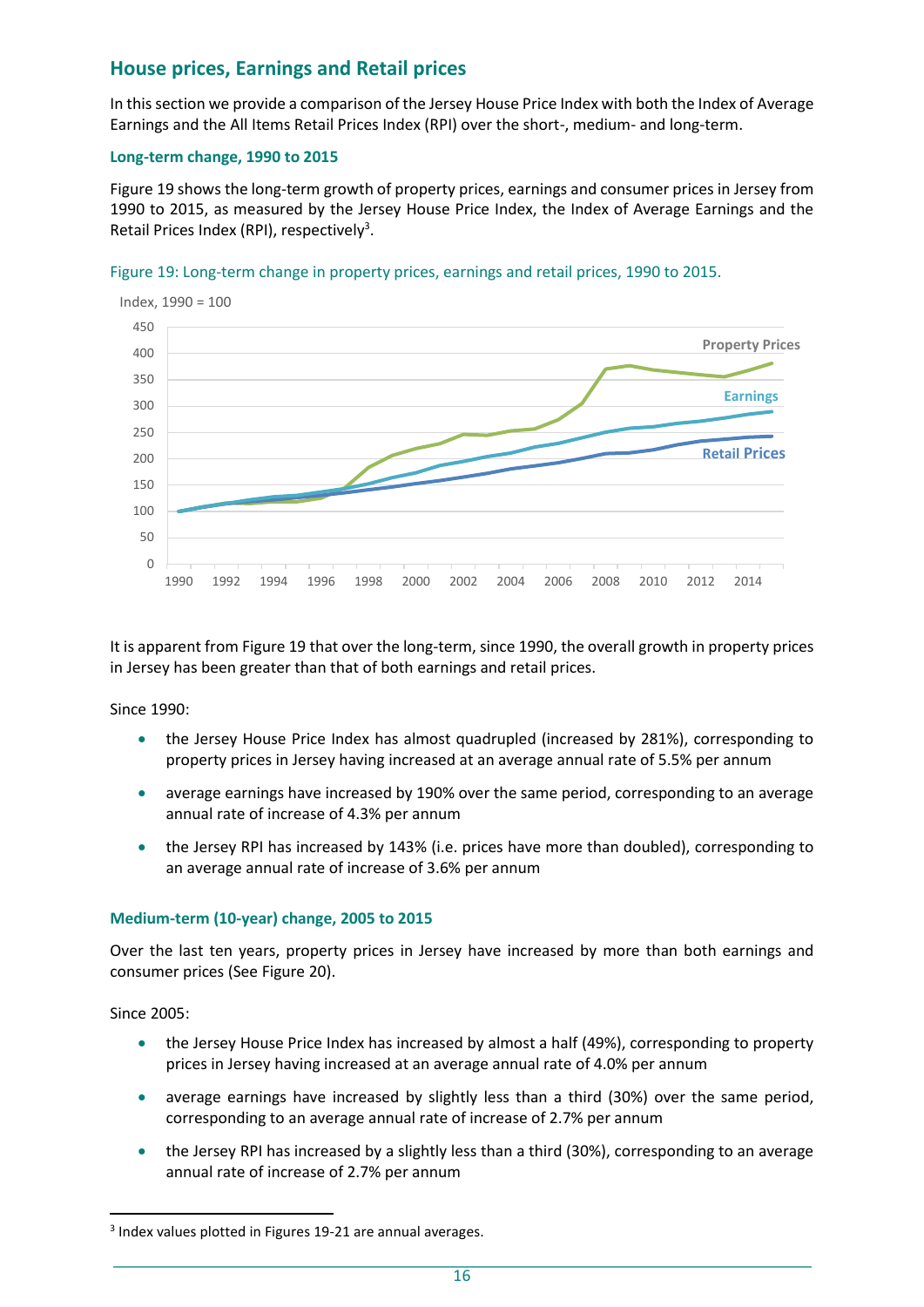

#### Figure 20: Medium-term change in property prices, earnings and retail prices, 2005 to 2015.

#### **Short-term (5-year) change, 2010 to 2015**

More recently, over the latest five-year period, the relative behaviour of the three indices has been different to that seen over the medium- and long-term, with the change in both retail prices and earnings being greater than that in property prices (see Figure 21).





#### Since 2010:

- the Jersey House Price Index has increased by 3%, comprising three years of falling prices on an annual basis, from 2010 to 2013, followed by increases in the last two years
- average earnings have increased by 11%
- the Jersey RPI has increased by 12%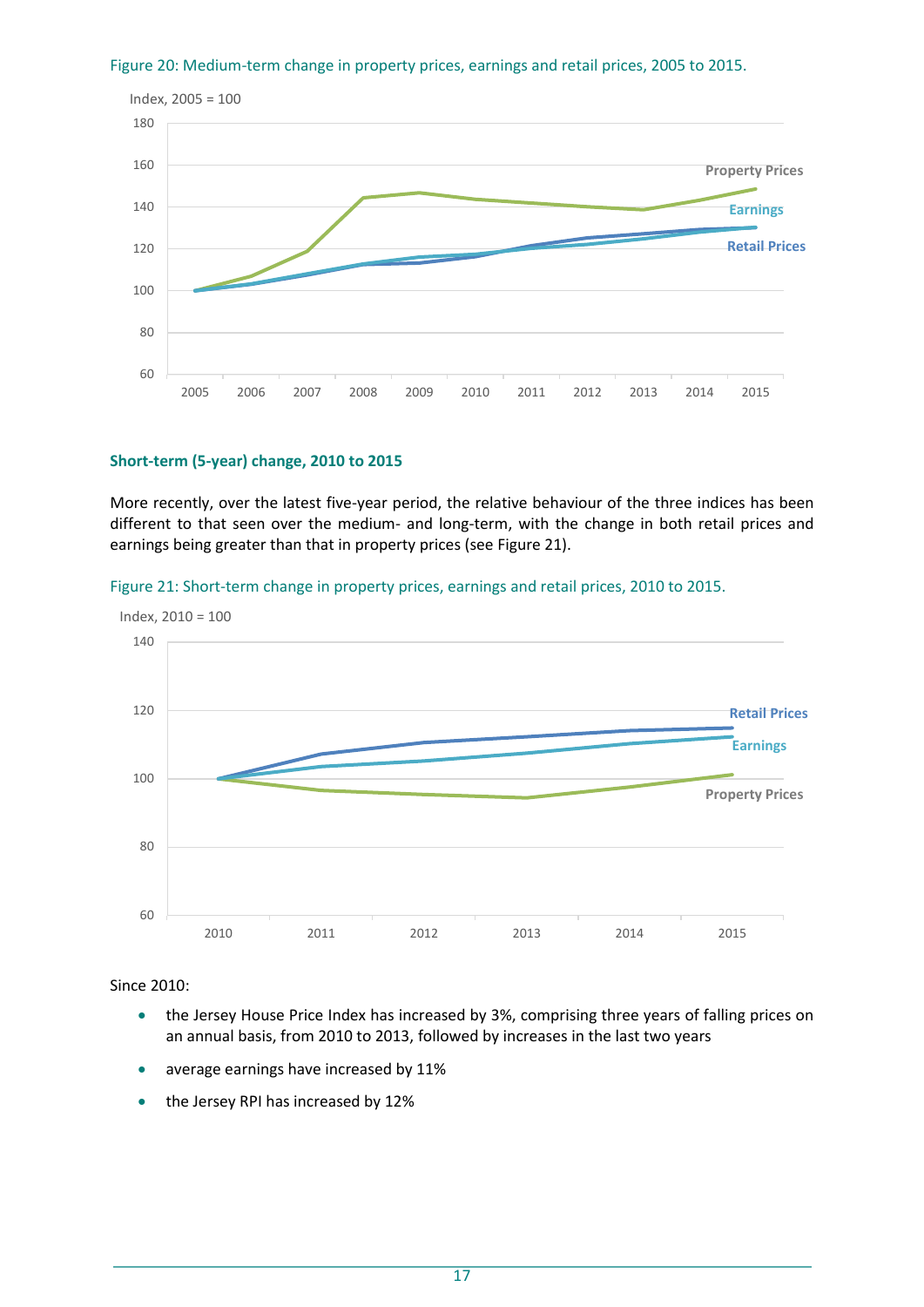### **Notes**

#### 1. Data sources:

The principal data sources on the transaction prices of property sales used in the Jersey House Price Index are:

- the Jersey Property Bulletin for freehold and flying freehold properties;
- the States of Jersey Income Tax Department for share transfer transactions.

The above price data are supplemented by information on the type and size of each property provided by the States of Jersey Population Office.

#### <span id="page-17-0"></span>2. Excluded properties:

Derelict buildings, commercial properties with associated residential units, apparent intra-family transactions, retirement community developments and properties designated by the States of Jersey solely for purchase by first-time buyers are excluded from the final data set from which the average prices and the Index are determined. Furthermore, due to the small numbers of properties and high variability of prices, the following categories of dwelling are also excluded: bedsits; 3 or more bedroom flats; 1 and 5 or more bedroom houses; and multi-dwelling properties. New dwellings, other than those removed by the above exclusion criteria, are implicitly included in the final data set.

#### <span id="page-17-1"></span>3. Share transfer transactions:

Sales occurring via share transfer are not processed through the Royal Court and hence do not appear in the Jersey Property Bulletin. Price data are instead provided by the States of Jersey Tax Department. Share transfer transactions have constituted around three-fifths of all sales of flats since Q1 2002, with the proportion varying between half and three-quarters at the quarterly level as new developments come onto the market.

Although the transaction prices of properties purchased by share transfer were not included in the compilation of the Jersey House Price Index prior to Q1 2011, the Land Transaction Tax, which came into effect on  $1<sup>st</sup>$  January 2010, has enabled the transaction prices of properties purchased by share transfer to be recorded. Share transfer property transactions are therefore now incorporated in the compilation of the Jersey House Price Index.

In respect of these transactions, the value recorded in the Land Transaction Tax data will only reflect the value of the shares transferred that confer a right of occupation to a dwelling within their articles of association. They will therefore not include any transactions that do not relate to a dwelling, such as the separate sale of parking spaces and storage areas which may ordinarily be included in the sale price of other property types.

Comparative studies have shown that including share transfer properties in the assembly of the House Price Index does not significantly affect annual or quarterly percentage changes, although including share transfer properties does reduce the level of the mix-adjusted mean property price by around 8% - see Annex B of "*[Jersey House Price Index](http://www.gov.je/SiteCollectionDocuments/Government%20and%20administration/R%20HousePriceIndexQ12011%2020110519%20SU.pdf) – First Quarter 2011*", States of Jersey Statistics Unit, May 2011.

### 4. Mean price

The mean average price of dwellings is calculated by weighting together the mean price for each of the following five categories: 1- and 2-bedroom flats; 2-, 3- and 4-bedroom houses ("houses" includes houses and bungalows). The resulting mix-adjusted average dwelling price (se[e Note 5\)](#page-17-2) is converted into the Jersey House Price Index (based to 100 for calendar year 2002).

### <span id="page-17-2"></span>5. Mix-adjustment:

In order that the average price in a given period is independent of the particular "mix" of properties sold in that period, a "mix-adjusted" average is calculated for each period by weighting each property type by a constant proportion.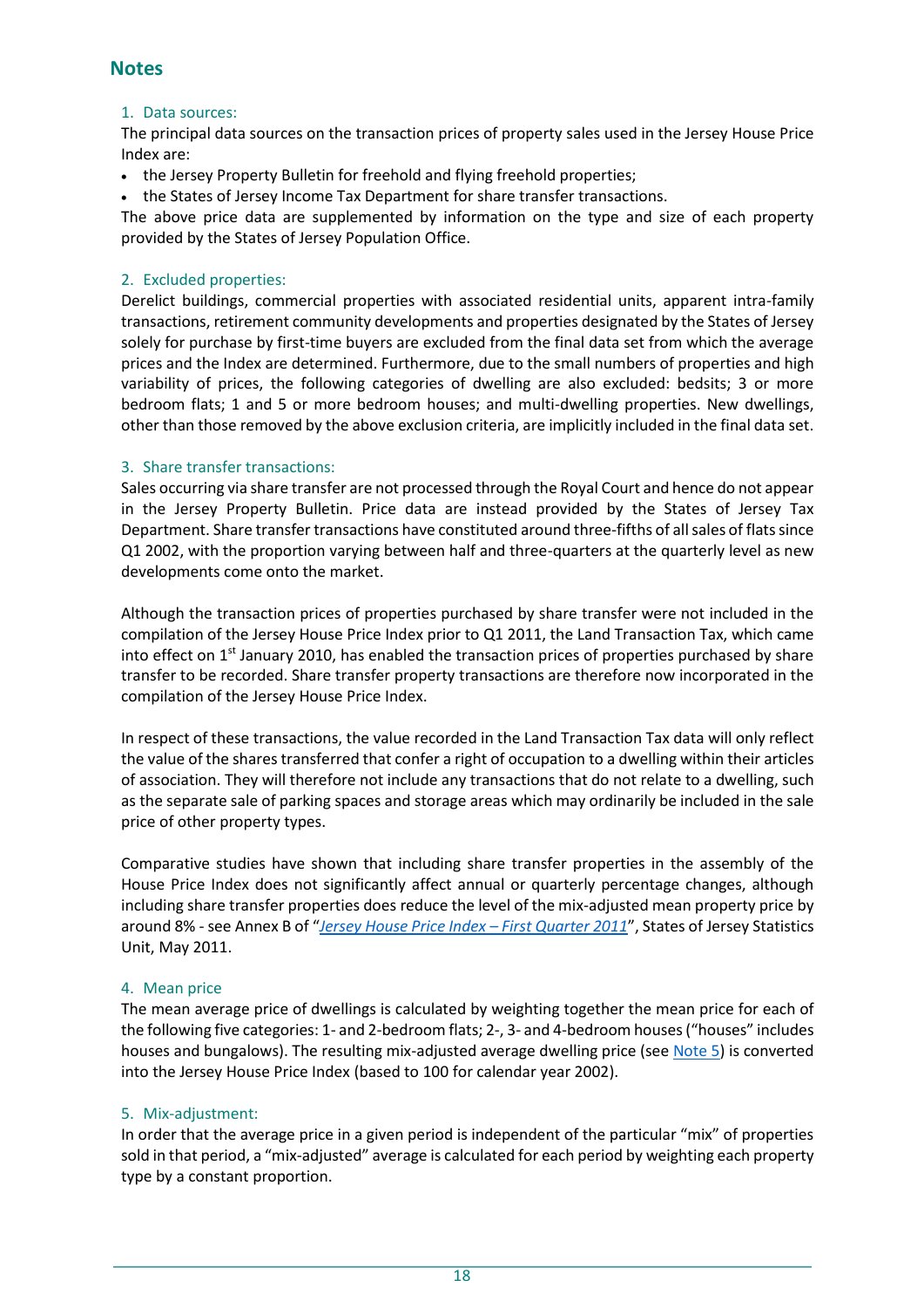Each year revised property-type weights are incorporated within each Q1 analysis, derived from the full preceding three-year period and including share transfer properties. In order to produce a continuous index series over time, the Q1 results are chain-linked.

*It should be emphasised that, as a consequence of re-weighting, mix-adjusted mean prices will not be comparable between calendar years, although they will be comparable within each calendar year. In order to calculate change between years, the mix-adjusted index should be used.*

#### <span id="page-18-0"></span>6. Four-quarter rolling average

Due to the relatively low turnover of properties in Jersey, the mix-adjusted House Price Index is susceptible to fluctuations which occur due to variance in the mix of properties sold from one quarter to another, in terms of quality, location and age, particularly when a number of properties from a new development become available for purchase in the same period. To moderate such effects, the Jersey House Price Index is presented on a rolling four-quarter basis in Figure 1.

### 7. Seasonal adjustment

Housing markets can, in principle, exhibit seasonal effects that affect property prices. In order to enable meaningful quarter-on-quarter comparison, the mix-adjusted house price index is seasonally adjusted using the Eurostat Demetra software package.

All other figures presented in this report, including the rolling four-quarter average, are based on the non-seasonally measures, unless otherwise stated.

### <span id="page-18-1"></span>8. Jersey Housing Market Activity Index

The Jersey Housing Market Activity Index is a derived index compiled from existing data sourced to produce the Jersey House Price Index and combines the mix adjusted average price of dwellings sold in Jersey with the total number of transactions that occurs during the same period to provide an indication of the total market activity.

The principal data sources are therefore the same as utilised for the Jersey House Price Index, and the list of excluded properties is the same as listed in [Note 2](#page-17-0) above.

In respect of share transfer properties, whilst the individual share transfer transactions were not included in the compilation of the Jersey House Price Index prior to Q1 2011, the total number of transactions in each period were recorded via the share transfer consent process. This has allowed us to provide a full historical series back to Q1 2002, when the current House Price index methodology commenced.

The nature of the Jersey property market is that the turnover of properties is susceptible to seasonal fluctuations and therefore to moderate such effects, the Index is presented on a rolling four-quarter basis.

*Statistics Unit 25 February 2015*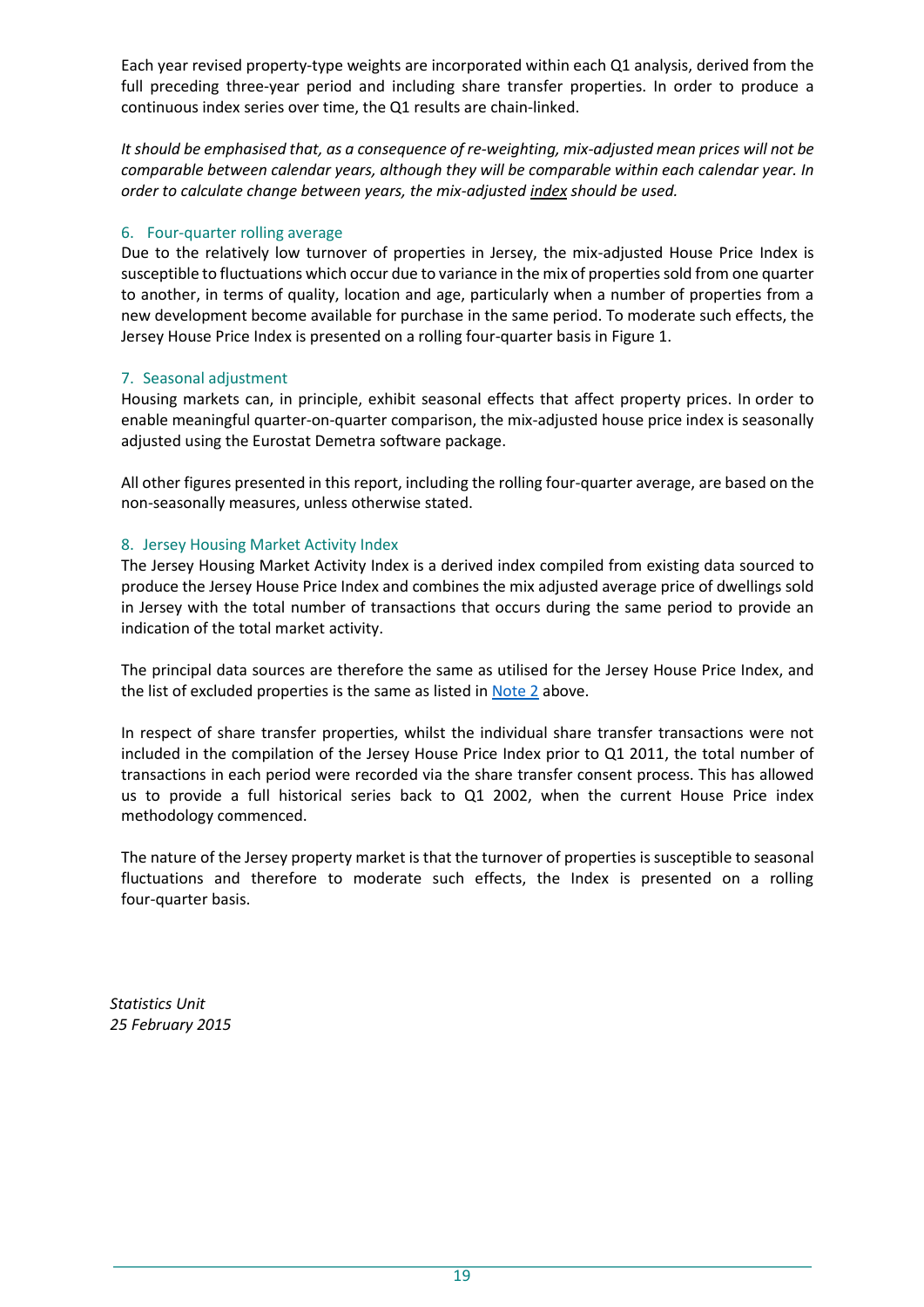# <span id="page-19-0"></span>**Data Tables**

|      |                | Index $(n.s.a)$ | <b>Rolling four-quarter</b><br>average $(n.s.a)$ | <b>Seasonally adjusted</b><br>index series |
|------|----------------|-----------------|--------------------------------------------------|--------------------------------------------|
| 2006 | Q1             | 110.3           | 106.4                                            | 110.5                                      |
|      | Q2             | 107.8           | 107.4                                            | 108.7                                      |
|      | Q <sub>3</sub> | 115.2           | 109.3                                            | 112.9                                      |
|      | Q4             | 112.1           | 111.4                                            | 113.7                                      |
| 2007 | Q1             | 114.1           | 112.3                                            | 113.5                                      |
|      | Q2             | 119.1           | 115.1                                            | 120.6                                      |
|      | Q <sub>3</sub> | 129.0           | 118.6                                            | 126.6                                      |
|      | Q <sub>4</sub> | 132.9           | 123.8                                            | 134.4                                      |
| 2008 | Q1             | 148.0           | 132.3                                            | 147.4                                      |
|      | Q2             | 148.6           | 139.6                                            | 150.0                                      |
|      | Q <sub>3</sub> | 156.1           | 146.4                                            | 154.1                                      |
|      | Q4             | 149.0           | 150.4                                            | 150.0                                      |
| 2009 | Q1             | 155.9           | 152.4                                            | 155.8                                      |
|      | Q <sub>2</sub> | 150.2           | 152.8                                            | 151.0                                      |
|      | Q <sub>3</sub> | 152.1           | 151.8                                            | 150.7                                      |
|      | Q <sub>4</sub> | 153.6           | 152.9                                            | 154.1                                      |
| 2010 | Q1             | 145.4           | 150.3                                            | 146.1                                      |
|      | Q2             | 145.4           | 149.1                                            | 145.1                                      |
|      | Q <sub>3</sub> | 153.2           | 149.4                                            | 152.5                                      |
|      | Q4             | 154.7           | 149.7                                            | 154.9                                      |
| 2011 | Q1             | 149.3           | 150.6                                            | 150.8                                      |
|      | Q2             | 152.7           | 152.5                                            | 151.2                                      |
|      | Q <sub>3</sub> | 144.2           | 150.2                                            | 144.0                                      |
|      | Q4             | 144.9           | 147.8                                            | 145.3                                      |
| 2012 | Q1             | 142.5           | 146.1                                            | 144.4                                      |
|      | Q2             | 151.6           | 145.8                                            | 149.0                                      |
|      | Q <sub>3</sub> | 144.4           | 145.9                                            | 144.5                                      |
|      | Q <sub>4</sub> | 145.2           | 145.9                                            | 146.0                                      |
| 2013 | Q1             | 148.0           | 147.3                                            | 150.1                                      |
|      | Q2             | 142.2           | 144.9                                            | 138.9                                      |
|      | Q <sub>3</sub> | 147.3           | 145.7                                            | 147.4                                      |
|      | Q4             | 140.2           | 144.4                                            | 141.7                                      |
| 2014 | Q1             | 142.2           | 143.0                                            | 144.0                                      |
|      | Q2             | 152.1           | 145.4                                            | 148.6                                      |
|      | Q <sub>3</sub> | 147.6           | 145.5                                            | 147.6                                      |
|      | Q4             | 155.0           | 149.2                                            | 155.4                                      |
| 2015 | Q1             | 152.8           | 151.9                                            | 152.7                                      |
|      | Q <sub>2</sub> | 148.3           | 150.9                                            | 149.1                                      |
|      | Q <sub>3</sub> | 158.4           | 153.6                                            | 158.0                                      |
|      | Q4             | 159.5           | 154.8                                            | 159.1                                      |

# **Table A1: Jersey House Price Index** *(including share transfer properties)*

*n.s.a. non-seasonally adjusted;*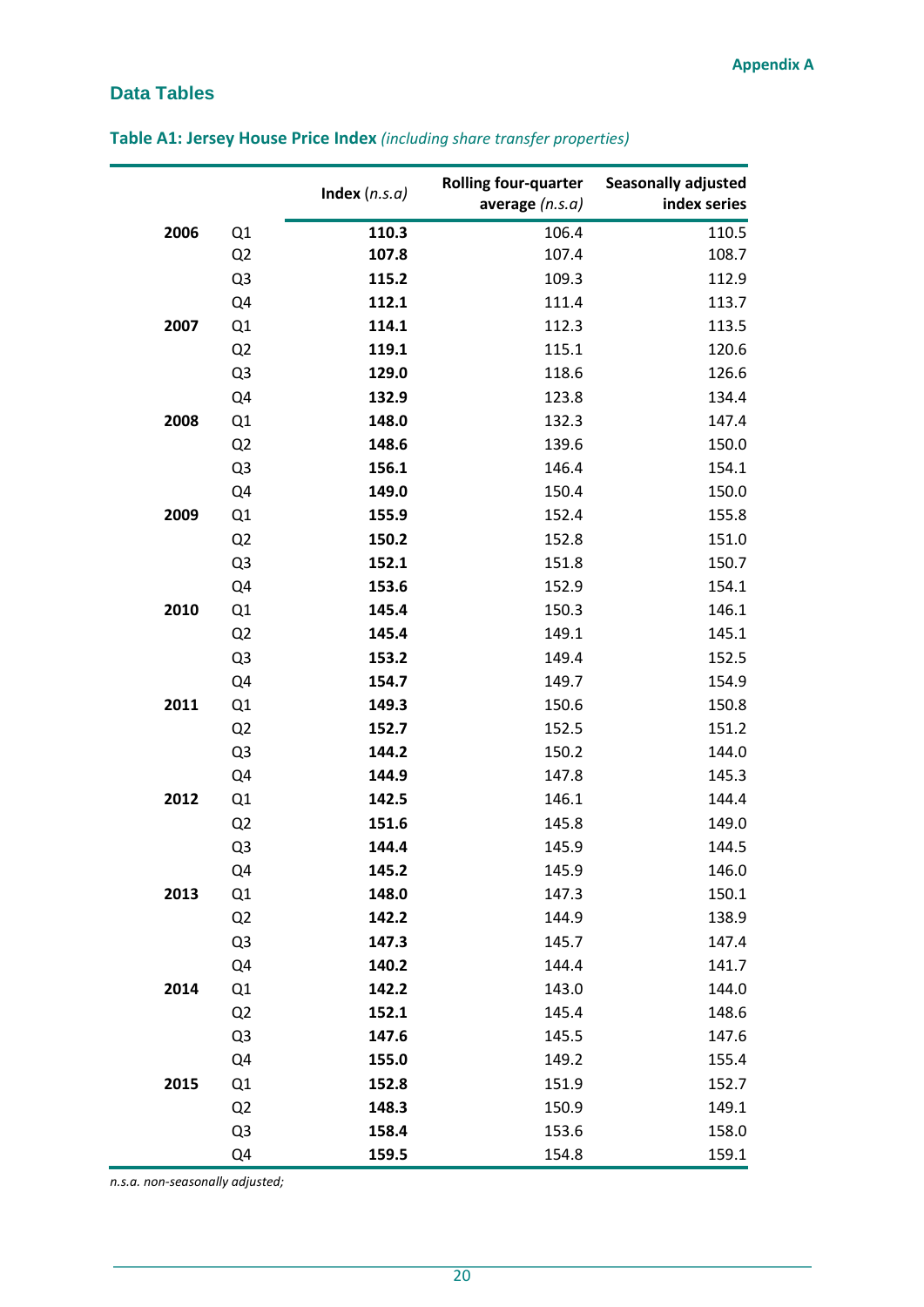### **Table A2: Jersey House Market Activity Index**

|      |                | <b>Index</b> | Rolling four-quarter average |
|------|----------------|--------------|------------------------------|
| 2005 | Q1             | 75.9         | 106.5                        |
|      | Q <sub>2</sub> | 137.3        | 113.0                        |
|      | Q3             | 137.6        | 121.9                        |
|      | Q4             | 116.4        | 116.8                        |
| 2006 | Q1             | 117.3        | 127.2                        |
|      | Q <sub>2</sub> | 164.9        | 134.1                        |
|      | Q <sub>3</sub> | 153.5        | 138.0                        |
|      | Q4             | 158.1        | 148.5                        |
| 2007 | Q1             | 128.1        | 151.2                        |
|      | Q <sub>2</sub> | 153.0        | 148.2                        |
|      | Q <sub>3</sub> | 173.3        | 153.2                        |
|      | Q4             | 167.9        | 155.6                        |
| 2008 | Q1             | 164.8        | 164.8                        |
|      | Q <sub>2</sub> | 196.5        | 175.6                        |
|      | Q <sub>3</sub> | 154.1        | 170.8                        |
|      | Q4             | 92.3         | 151.9                        |
| 2009 | Q1             | 130.9        | 143.4                        |
|      | Q <sub>2</sub> | 135.0        | 128.1                        |
|      | Q3             | 108.0        | 116.6                        |
|      | Q4             | 132.2        | 126.6                        |
| 2010 | Q1             | 105.5        | 120.2                        |
|      | Q <sub>2</sub> | 126.4        | 118.0                        |
|      | Q <sub>3</sub> | 159.6        | 130.9                        |
|      | Q4             | 125.6        | 129.3                        |
| 2011 | Q1             | 123.9        | 133.9                        |
|      | Q <sub>2</sub> | 115.2        | 131.1                        |
|      | Q <sub>3</sub> | 127.4        | 123.0                        |
|      | Q4             | 125.5        | 123.0                        |
| 2012 | Q1             | 153.0        | 130.3                        |
|      | Q <sub>2</sub> | 148.2        | 138.5                        |
|      | Q3             | 117.7        | 136.1                        |
|      | Q4             | 131.5        | 137.6                        |
| 2013 | Q1             | 90.9         | 122.1                        |
|      | Q <sub>2</sub> | 125.1        | 116.3                        |
|      | Q3             | 166.7        | 128.5                        |
|      | Q4             | 145.1        | 131.9                        |
| 2014 | Q1             | 134.3        | 142.8                        |
|      | Q <sub>2</sub> | 162.8        | 152.2                        |
|      | Q3             | 153.2        | 148.9                        |
|      | Q4             | 178.8        | 157.3                        |
| 2015 | Q1             | 144.9        | 159.9                        |
|      | Q <sub>2</sub> | 174.7        | 162.9                        |
|      | Q <sub>3</sub> | 168.4        | 166.7                        |
|      | Q4             | 209.7        | 174.4                        |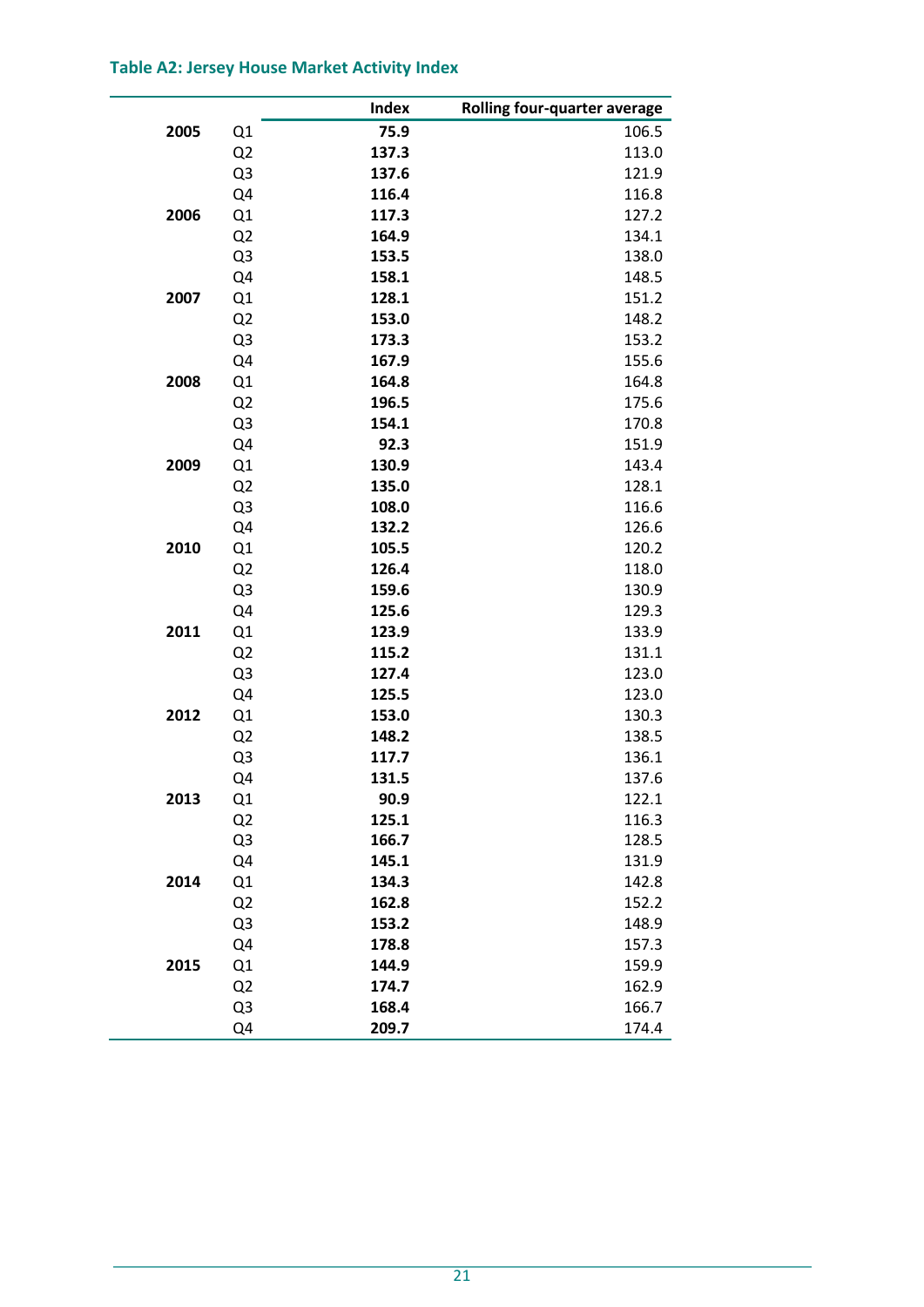|      | <b>Flats</b> |          | <b>Houses</b> |          |          |  |
|------|--------------|----------|---------------|----------|----------|--|
|      | 1-bed        | 2-bed    | 2-bed         | 3-bed    | 4-bed    |  |
| 2010 | £213,000     | £308,000 | £409,000      | £512,000 | £715,000 |  |
| 2011 | £198,000     | £333,000 | £383,000      | £511.000 | £680,000 |  |
| 2012 | £205,000     | £342.000 | £391,000      | £487,000 | £671,000 |  |
| 2013 | £210,000     | £332.000 | £375,000      | £484.000 | £674.000 |  |
| 2014 | £211,000     | £341,000 | £405,000      | £502,000 | £694,000 |  |
| 2015 | £214,000     | £332,000 | £422,000      | £527,000 | £744,000 |  |

### **Table A3: Calendar year, mean property prices, 2010-2015**

# **Table A4: Calendar year, median property prices, 2010-2015**

|      | <b>Flats</b> |          |  | <b>Houses</b> |          |          |  |
|------|--------------|----------|--|---------------|----------|----------|--|
|      | 1-bed        | 2-bed    |  | 2-bed         | 3-bed    | 4-bed    |  |
| 2010 | £214,000     | £295,000 |  | £393,000      | £475,000 | £716,000 |  |
| 2011 | £182,000     | £295.000 |  | £375,000      | £465,000 | £688,000 |  |
| 2012 | £198,000     | £300,000 |  | £390,000      | £455,000 | £638,000 |  |
| 2013 | £210,000     | £305,000 |  | £360,000      | £445,000 | £650,000 |  |
| 2014 | £210,000     | £320,000 |  | £375,000      | £475,000 | £660,000 |  |
| 2015 | £215,000     | £315,000 |  | £400,000      | £483,000 | £740,000 |  |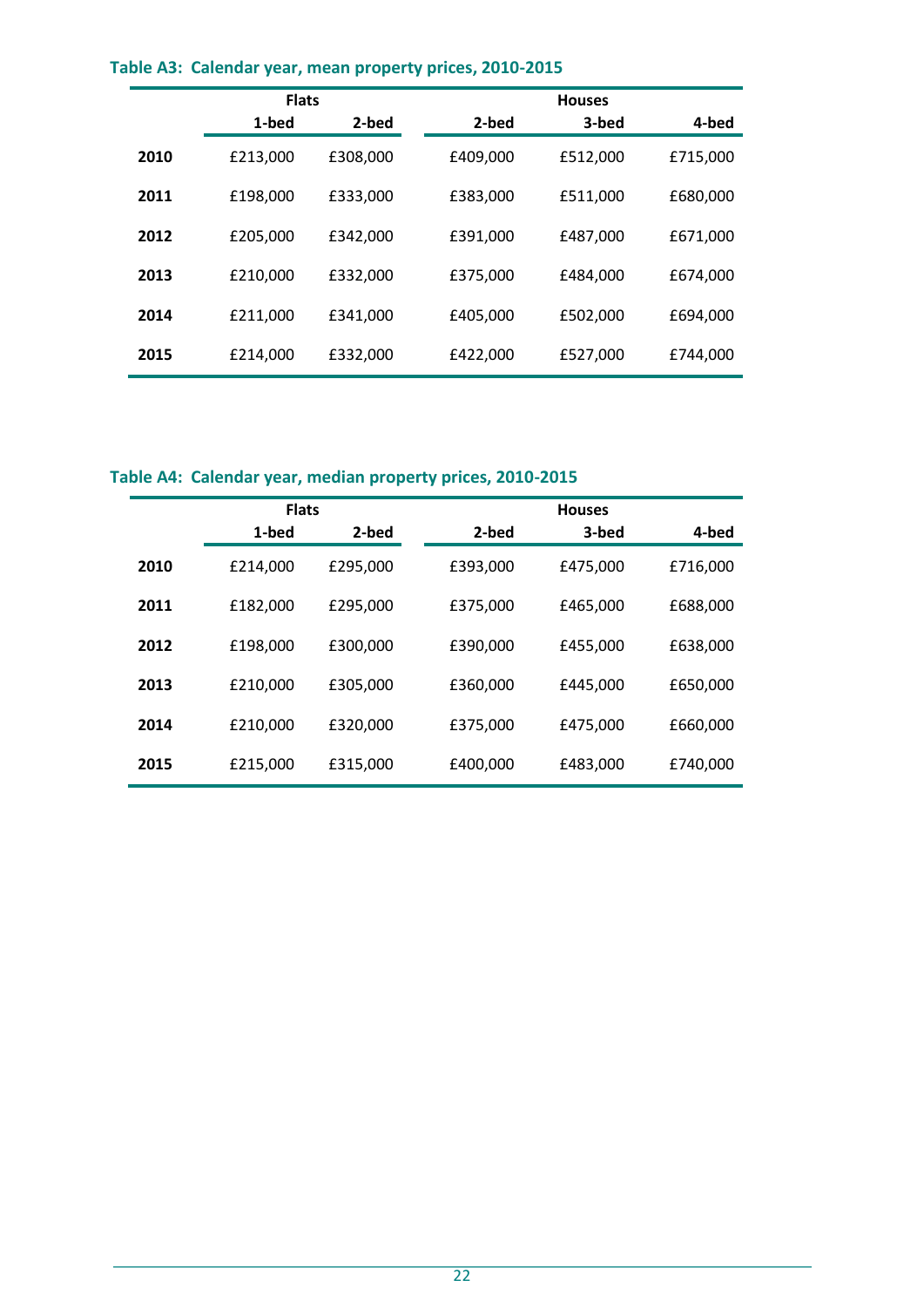### **Price distributions – comparison with corresponding quarter of previous year: Q4 2014 and Q4 2015**

#### Figure B1: 1-bedroom flats









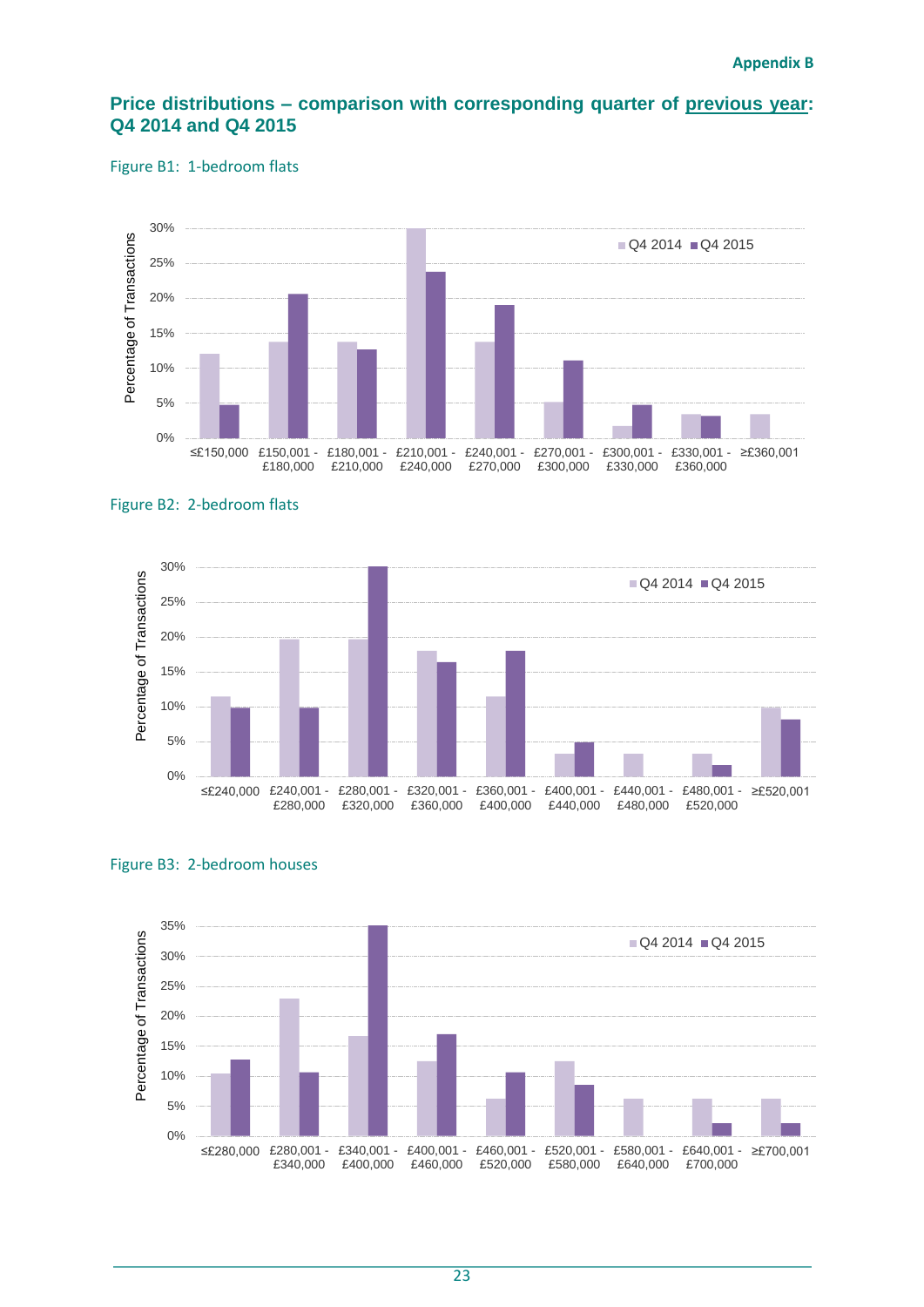